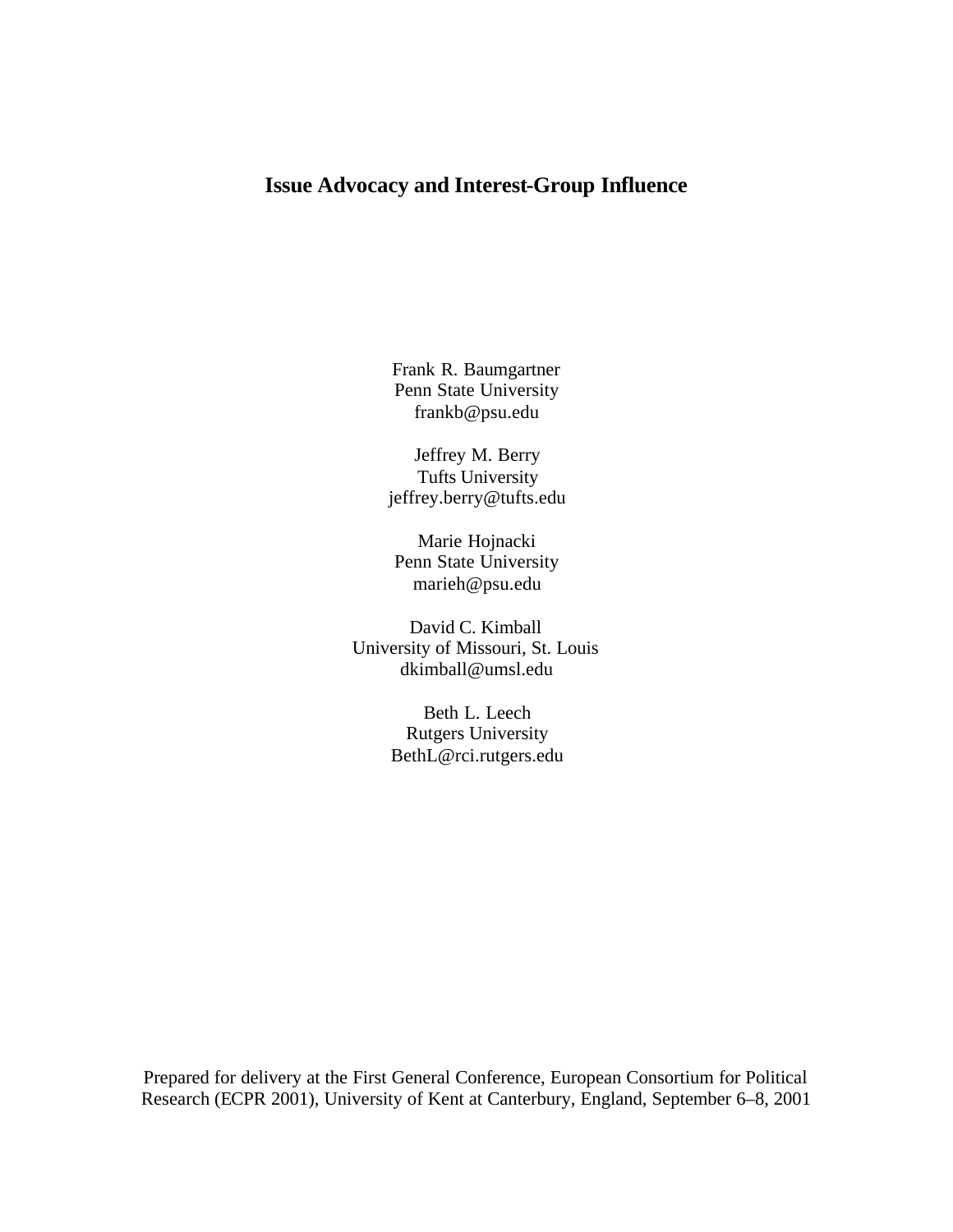## **ABSTRACT**

This paper reports the initial findings of a multi-year, multi-investigator project designed to answer a number of questions about how groups affect public policy and whose interests are most often heard in the halls of government. We provide full documentation and data from our project on our web site: http://lobby.la.psu.edu and encourage readers of this paper to visit the site before or after reading this paper. The paper describes our research program, progress to date, and focuses on some preliminary findings concerning the sources of stability and instability in the lobbying and advocacy process. Many forces act to enforce stability in politics. However, each of our randomly chosen cases of lobbying is at least potentially multi-dimensional. That is, each issue can be understood in many conflicting ways. Predicting how political actors will react to these conflicting underlying dimensions is therefore not so easy. We explore these issues of multi-dimensionality and politics here while introducing readers to our large multi-year research project.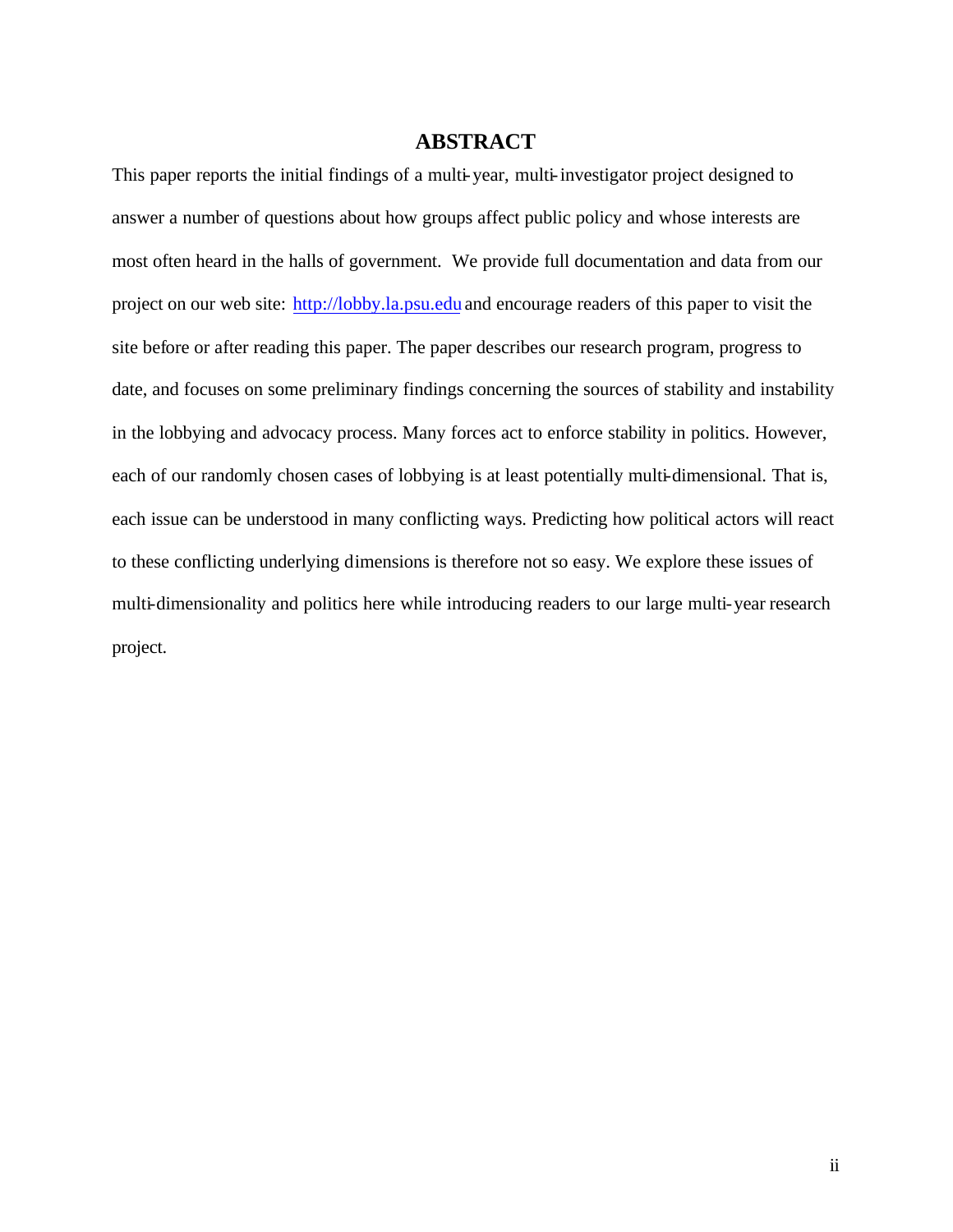## **Introduction**

 $\overline{a}$ 

Policy advocacy involves making arguments.<sup>1</sup> No matter who the advocate may be, whether government officials attempting to enact a new policy, interest group leaders outside government working alone, or coalitions of insiders and outsiders combined, their main work in enacting new policies or in justifying old ones involves making arguments that others cannot ignore. Of course, it involves more than this, but at the end of the day policies are adopted (or rejected) based on some evidence that they will work, solve some problem, serve some constituency, alleviate some pain, or serve some other public purpose as judged by those government officials making the decision. Government officials are unlikely to support policies that they know will fail, though of course different decision-makers may have different definitions of success. Interest groups, lobbyists, and other policy advocates use their various resources to push policies in ways they prefer by focusing attention on the justifications for their goals.

William Riker (1986, 1996) emphasized the importance of both argumentation and the context in which argument occurs in his discussion of rhetoric and heresthetics. Political actors can sometimes achieve success through the use of persuasive arguments, he noted. Further, they can achieve their aims by structuring or restructuring the decision context, affecting the order of

<sup>&</sup>lt;sup>1</sup> Research was supported through NSF grant # SBR–9905195 for the period of August 1, 1999 to December 31, 2000, NSF grant # SES–0111224, July 1, 2001 to June 30, 2003, with significant additional support from Penn State University. Interviewing has benefited from Marie Hojnacki's Robert Wood Johnson Fellowship as well. Interviews have been conducted from February 1999 through August 2000, renewed interviewing has begun in July 2001 and will continue at least until December 2003. This paper therefore presents preliminary findings, not completed ones.

We would like to thank the following students who have worked on various aspects of our project: Christine Mahoney, Matt Levendusky, Nick Semanko, Michelle O'Connell, Roberto Santoni, Sara Hlibka, Lauren Cerminaro, John Riley, Andy Semanko, Jennifer Teters, Jen Schoonmaker, Darrin Gray, Susanne Pena, at Penn State, Patrick Hennes at Carbondale, Erin Desmarais at Tufts, and Tim La Pira at Rutgers.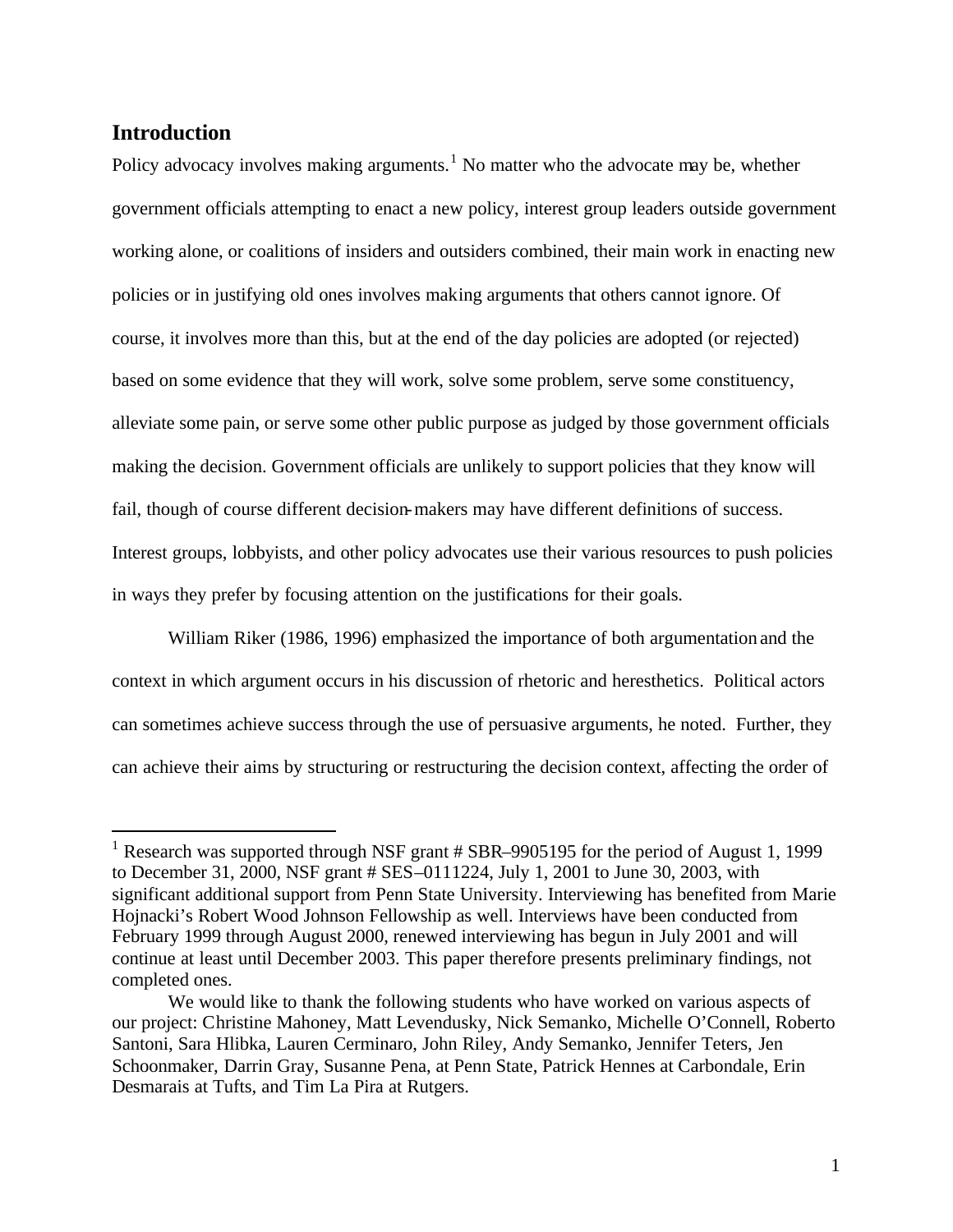presentation of proposals, for example, or affecting the parliamentary rules under which votes are taken. In sum, Riker noted that strategically minded policy entrepreneurs, especially those with control over procedural aspects of policy debates, can often have dramatic impacts on outcomes. In this way, the Rikerian world of the strategic policy entrepreneur differs sharply from other accounts of the policy process—more often these have focused on incrementalism, stability, and the powers of entrenched interests protecting the status quo. Riker's heresthetically skilled political entrepreneurs seem able to achieve their policy goals (often dramatic changes from the status quo) with remarkable ease. What do their opponents do? What resources must the entrepreneur control in order to change the structure of an issue debate? What sources of stability counter-balance the potentially unstable world of strategic entrepreneurs? Our large research project focuses on finding the proper balance in understanding the sources of stability in the policy process while also noting the opportunities for dramatic change. We take a broad view of the governmental process as scholars such as Truman (1951) and Dahl (1961) did two generations ago.

In this paper we report on a multi-year, multi-investigator research project designed to answer a great number of questions about lobbying, policy advocacy, and persuasion within government. We describe our procedures, the status of our research to date, and we provide some initial and very preliminary insights into our findings on one broad topic: the abilities of groups to alter the issue-definitions surrounding the policies on which they are active. In future papers we will take up specific research questions and address them in a detailed and quantitative manner; here, we provide only an initial look at a part of our results.

The theoretical issues that concern us in this project center on identifying the substance and nature of the arguments that advocates make as they try to advance their policy goals. In the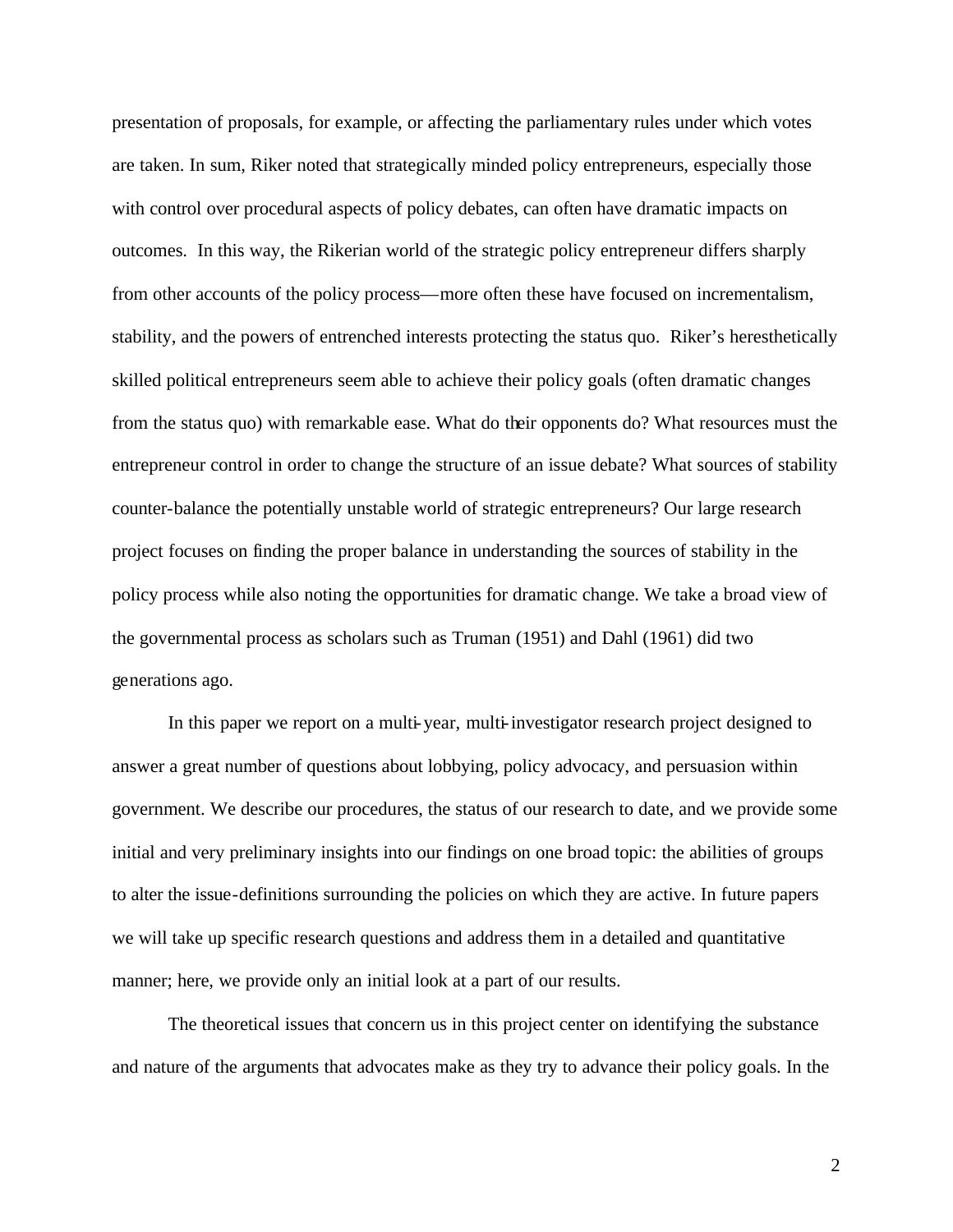last section of this paper we present some very preliminary findings about the difficulties that groups have in redefining issues—difficulties that have important implications for the design of effective research projects on the topic. We think that we may be able to push the literature on dimensionality, disequilibrium, and stability in politics some distance with a better understanding of the efforts and hindrances to destabilizing issue-definitions of the type discussed by Riker (1986).

Our project is much larger than is typical for political science research; we expect to be collecting data for several years, having already been doing so for two years at this writing. It addresses core issues of democratic theory and interest-group influence. And it links the behaviors of groups and lobbyists clearly to the public policy context in which they are active. In this way, we follow up on Baumgartner and Leech's (1998) assessment about the best ways to move the literature on interest groups back to the center of the literature on politics and public policy more generally: large scope, attention to context, and theoretical clarity. Further, we make all of our information available publicly even as we are collecting it (excluding only confidential information or that which would compromise respondent confidentiality). Our web site: http://lobby.la.psu.edu should become a source for teaching and research on groups, policy, and American government more generally.

Our research has at its core hundreds of interviews with those involved in a random sample of issues that are currently the objects of lobbying activity in Washington. We supplement our interviews with searches of publicly available information from web sites, electronic media databases, the Congressional Record, and other sources. Each issue in our sample, then, becomes the object of an intensive case study based on a combination of confidential interviews with those involved plus a compilation of publicly available statements,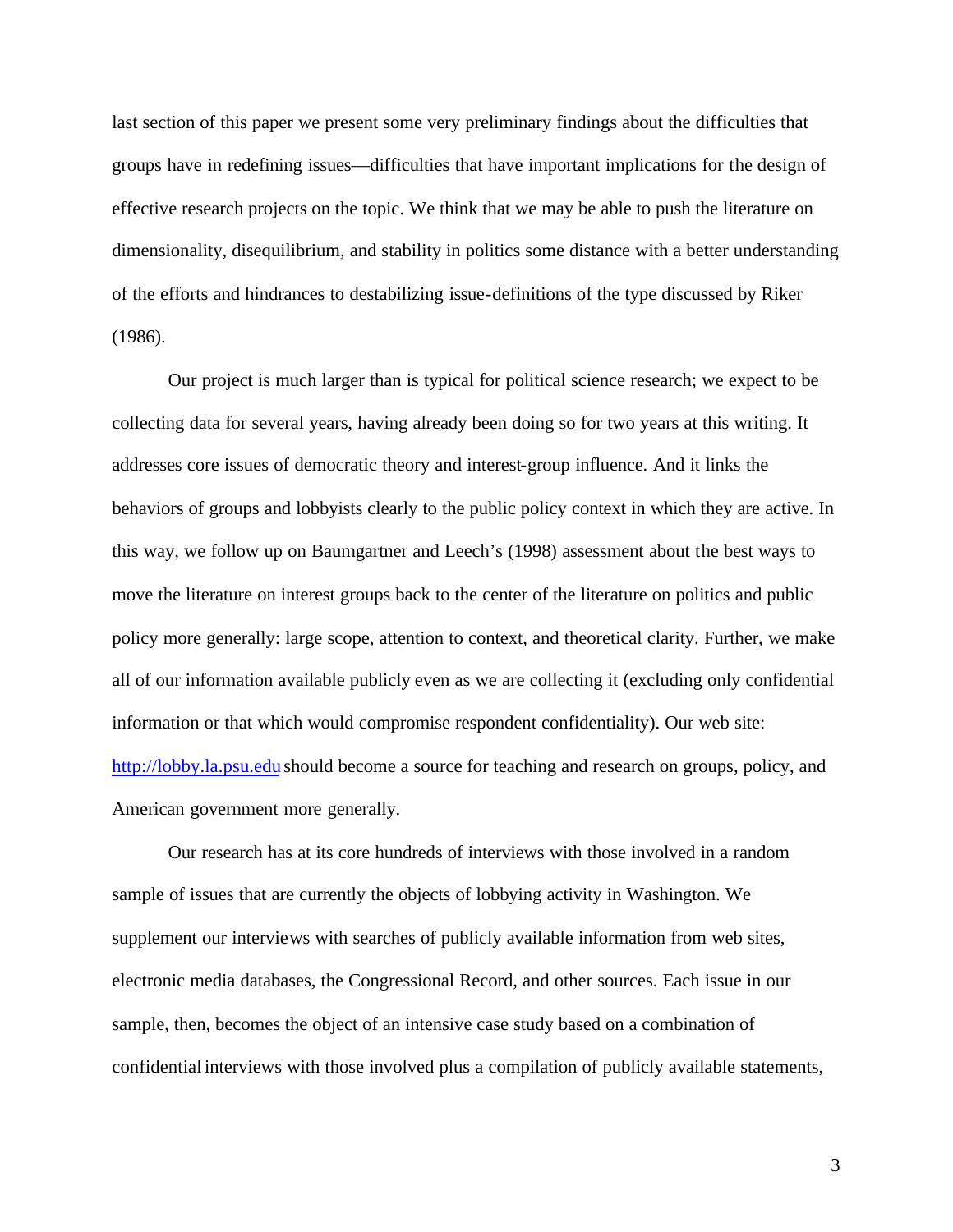bills, congressional testimonies, and media stories. The interviews are fundamental for two reasons: they allow us to identify a random sample of issues, and they provide us with a wealth of information about strategies, activities, and arguments that we might not get in any other way. In almost every case, however, we find that we can locate publicly available documents in congressional web sites, organizational press releases, organizational directories, FEC reports, news stories, and other sources that are not subject to any confidentiality concerns. This array of information, from both public and private sources, also becomes the object of our systematic analysis. In the case studies we gather information about the groups and advocates we interview, where available, but also about many groups and important players whom we do not interview. The research is therefore an unusual combination of fieldwork and collection of publicly available sources, and we have designed and continue to update an extensive web site to make available information that reflects what we found in the interviews without divulging the identities of any of those whom we interviewed.

## **Selecting a Sample of Policy Issues**

The primary unit of analysis for our project is the policy issue. Our goal in selecting these issues was to obtain a sample that would accurately reflect the full range of issues that attract the interest of national policy advocates at a given point in time. Typically, of course, scholars have not chosen a random sample of issues, so the literature on groups and lobbying is rife with studies of highly visible controversies on the one hand, and obscure issues of administrative detail on the other; how can we reach general conclusions about the process as a whole? We have no way of knowing which type of lobbying is typical, or what proportion of lobbying involves the high salience issues and what proportion is away from the headlines. Of course, it is no easy task to determine what matters of policy comprise the population of policy issues that are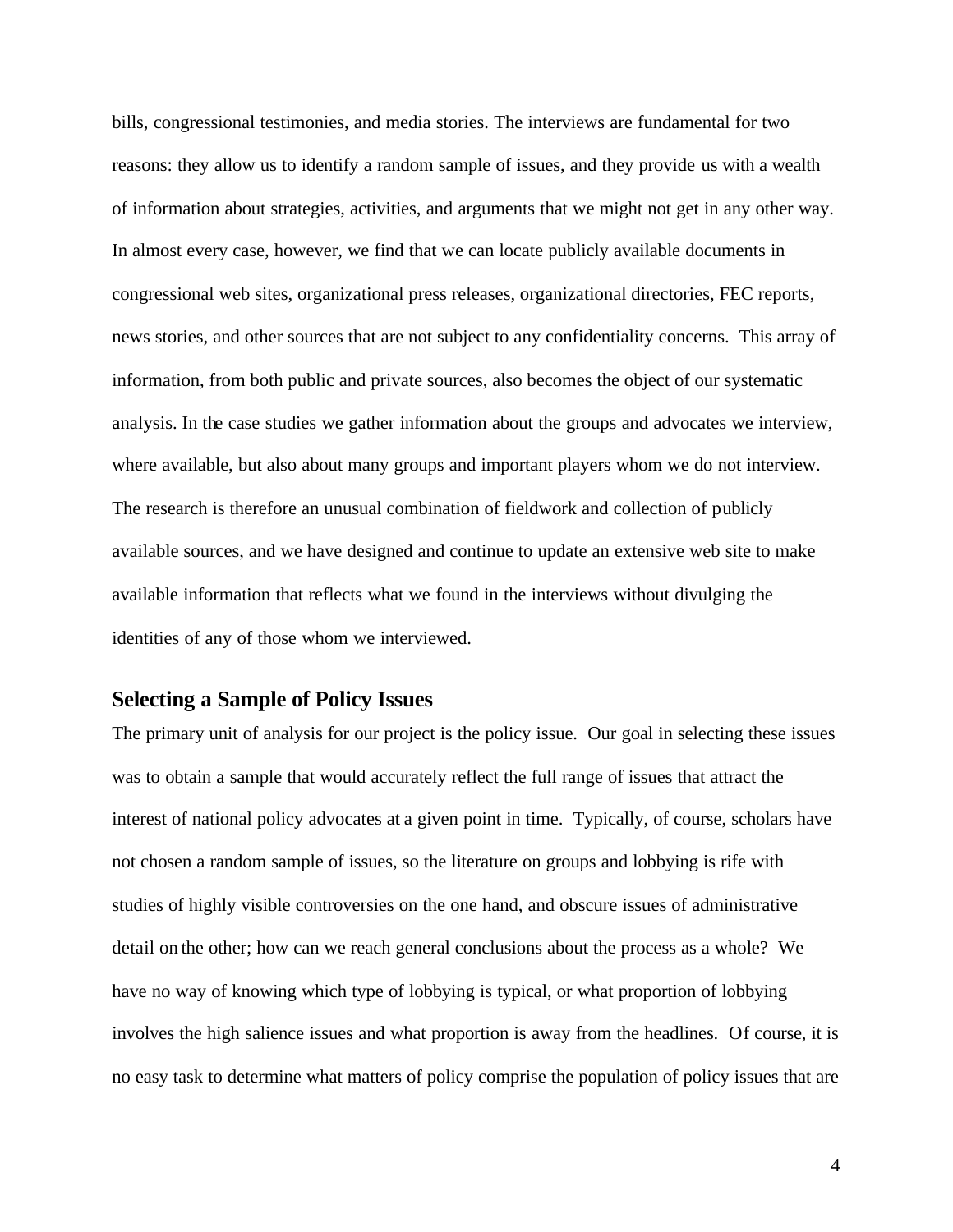of interest to decision makers and other policy advocates. Our strategy was to randomly select lobbyists through a mechanism where the most active lobbyists were most likely to fall into our sample, and then to ask them what they are working on. The result: a random sample of what lobbyists are doing in Washington at a given point in time.

We refer to our initial lobbyists as "issue identifiers" because their first task is to tell us the issue they were most recently working on; subsequent interviews follow up with others involved in that same issue. The sampling frame that we used to select our issue identifiers was constructed using the database created from the Lobbying Reports for 1996 that were filed with the Secretary of the Senate (see Baumgartner and Leech 2001). The representatives of lobbying firms and organizations who file lobbying reports are asked to specify each specific issue on which they lobbied in the previous six months. Some mentioned just a single issue; others, such as the Chamber of Commerce, major labor unions, or the largest corporations such as General Motors, would be likely to mention over 100 distinct issues on which they were active. We weighted our sampling frame by the number of issues that the groups mentioned so that our sample reflects the different levels of lobbying activity among lobbyists as well as the range of lobbyists present in Washington. Once the sampling frame was constructed, we selected at random our sample of organizational issue identifiers.<sup>2</sup>

In-person interviews were then requested with representatives at the selected organizations.<sup>3</sup> During this initial interview the organization representative was asked to select

<sup>&</sup>lt;sup>2</sup> We selected the client organization if the lobby registrant was a law, public relations, or public affairs firm, and we excluded from our sample organizations that do not have an office in the Washington, DC metro area, and those that have no in-house Washington representatives.

<sup>3</sup>We identified the specific individual to contact by first looking in the *Washington Representatives*. If only one individual was listed for the organization, that person was selected for contact. If several names were listed we looked for titles such as Government Affairs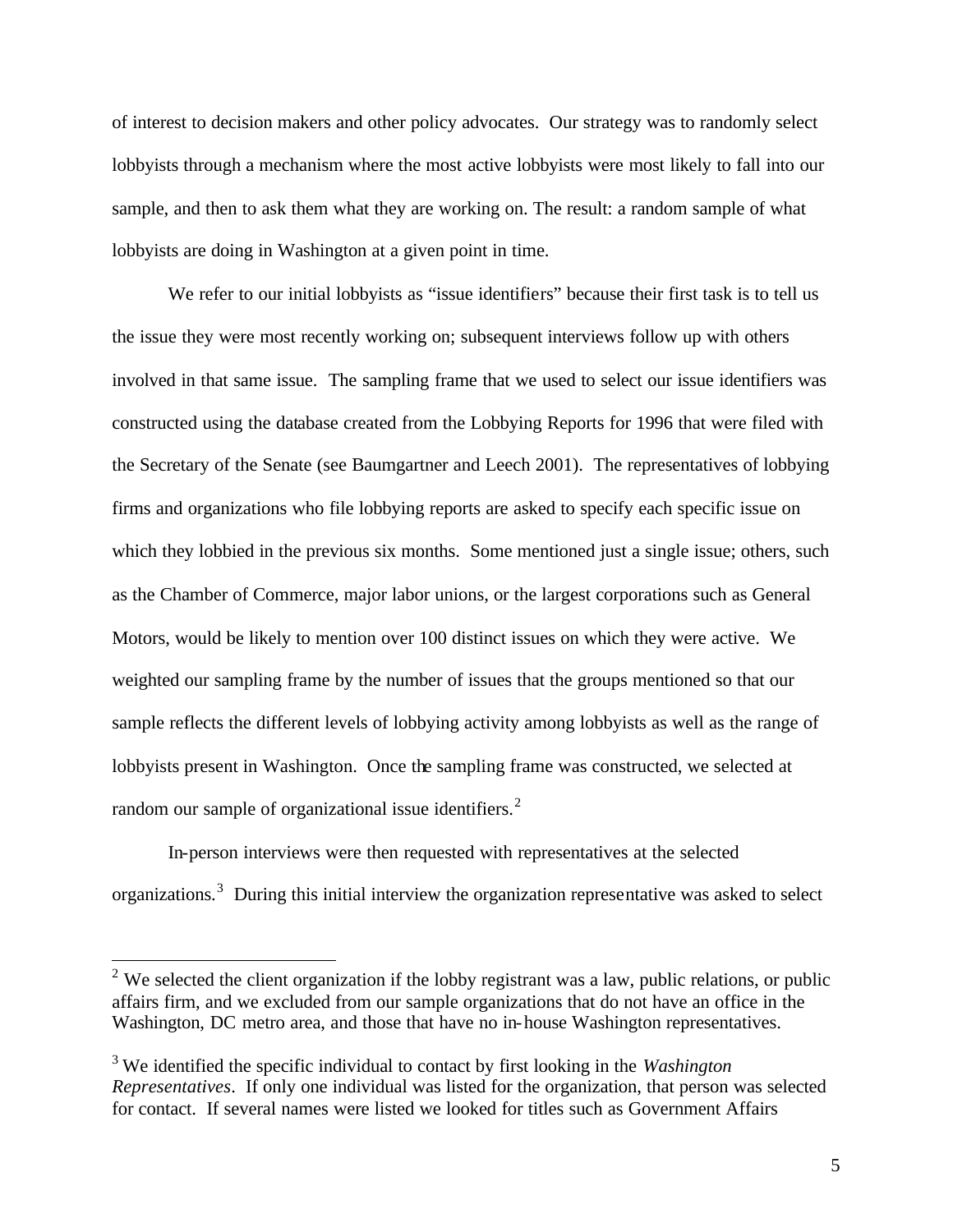the most recent issue he or she had spent time on, and to describe what the organization had done and what they were trying to accomplish on the issue. The issue mentioned then became an issue for our project. So far, we have done interviews with about 200 lobbyists and government officials on over 60 distinct issues. Our sample of issues is available on our web site and consists of everything from the highly visible to the completely obscure. (Visitors to the web site will note that we have listed all our issues even though we have completed our searches for information only on a subset of them; eventually, all the links will be complete.)

## **Collecting Data About the Study Issues**

 $\overline{a}$ 

For each of the issues identified in our initial interviews, we gather a range of information. We are conducting a large number of in-person interviews with policy advocates in and out of government, and we also are doing follow-up telephone interviews with these advocates. During each interview, we ask about the major coalitions and actors involved in the issue, and we then seek personal interviews with leaders of each of these coalitions; these interviews may include organizational representatives, congressional staff, and agency officials. In addition to the interviews, we gather a wide array of documentary evidence, including copies of the legislation and amendments, public statements, press releases, and news coverage. Here we explain the procedures for collecting these data.

Representative, Director of Congressional Relations, Director of Regulatory Affairs, and Washington Representative. If multiple possibilities were available, one individual was selected at random. Armed with a name of a potential contact, we then checked by telephone to see if the individual was still working for the organization. In cases where the individual was no longer with the organization, we asked for the name of the individual who filled the same position. Interview request letters were then sent to each organization representative selected, and we followed up on those letters with a telephone call to schedule the interview.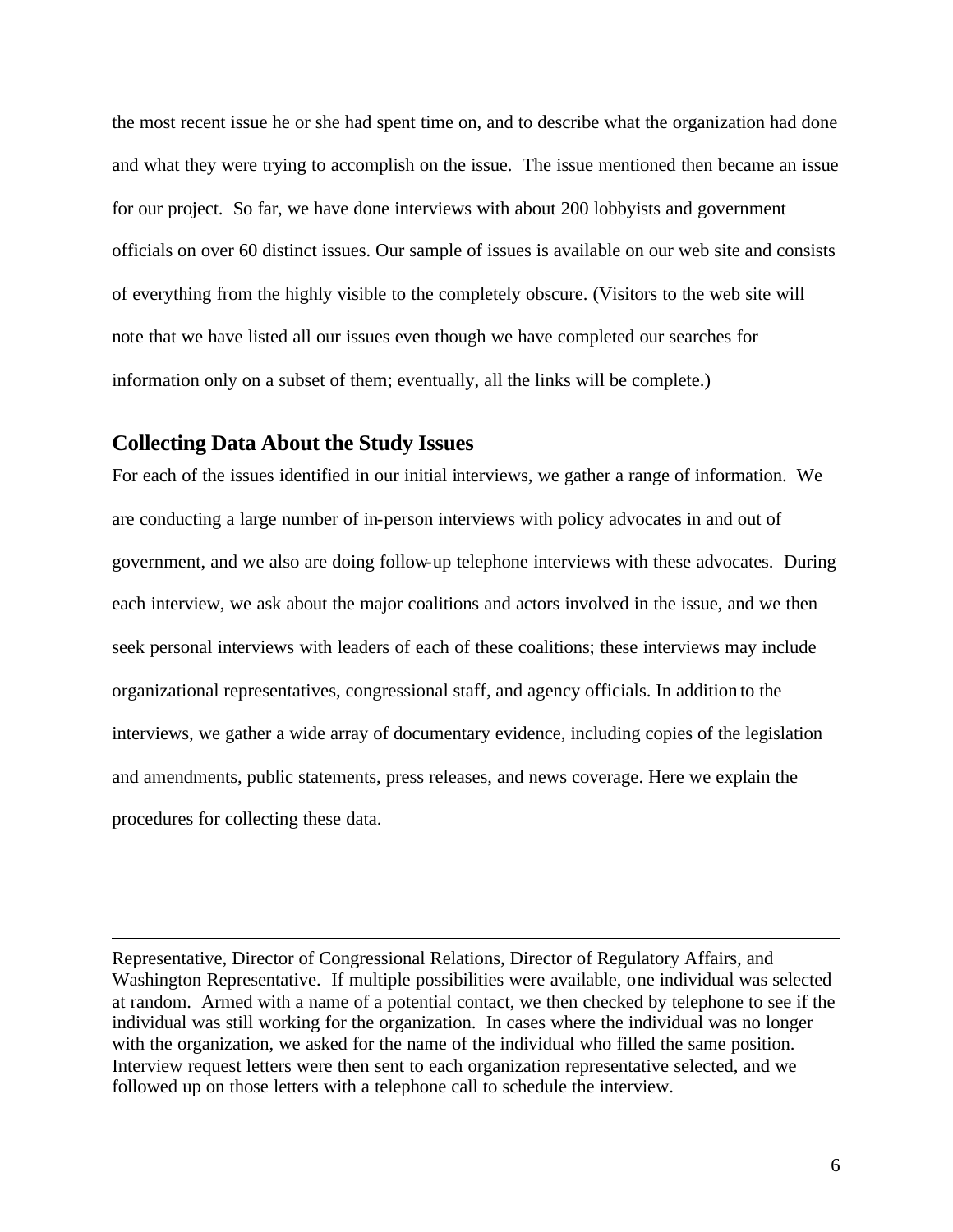### *In-Person Interviews*

The data collection for each issue begins during the issue identification interviews. Specifically, aside from describing what he or she has done and what the organization is trying to accomplish, we ask our respondents to narrate the appeals they make when they speak with others about the issue, to specify with whom they are talking about the issue, to describe the type of opposition they face, and to provide a variety of other information about their organizations. Among the most important pieces of additional information we seek is a description of the other actors involved in the issue debate—we ask them to describe those inside and outside of government who represent the various positions on the relevant issue. Subsequent interviews are then conducted with a subset of the individuals identified by the issue identifier, namely the main actors representing each of the distinct perspectives. The individuals interviewed include organization representatives, agency personnel, and congressional staff. The content of the subsequent interviews is identical to the issue identification interviews except that these interviews do not involve the identification of a new issue. In each interview, we continue to ask who else is involved, so that when we complete all the interviews for a given case we can be confident that we have a complete picture of the range of coalitions and interests concerned. Issues that involve few unique views, then, require only one or two additional interviews. Issues on which there are many distinct viewpoints require as many additional interviews as there are perspectives so that we obtain a full set of information about the advocacy activities undertaken on the issue, the policy appeals used, and the targets of those appeals.

Among the issues for which interviews are completed, the number of interviews conducted ranges from 15 interviews on managed care reform to two interviews on eight of our issues. On average across approximately 60 issues, we have conducted approximately three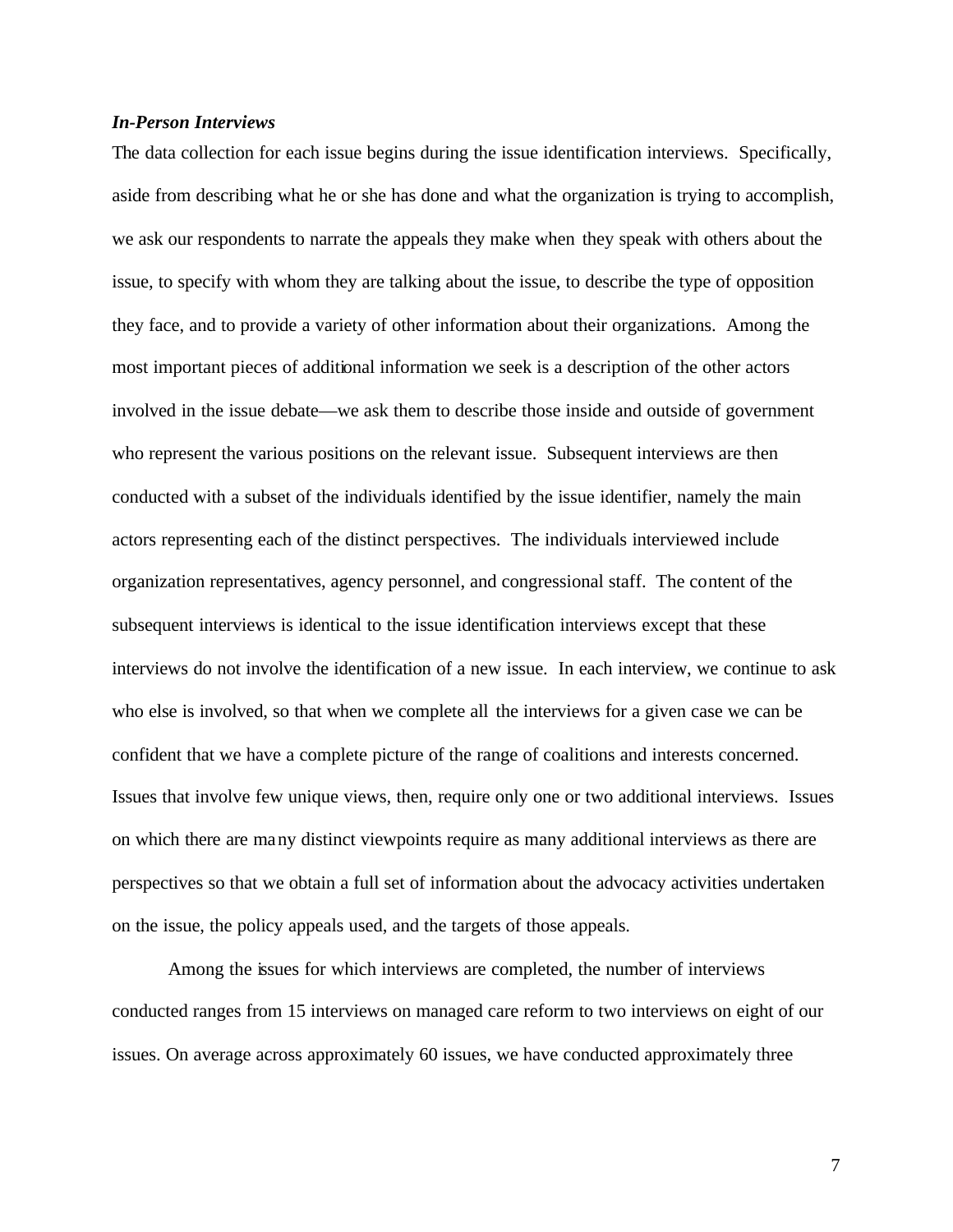interviews per issue to date, and our response rate has been approximately 88 percent. When the project is complete, we expect to have about 500 interviews on approximately 120 issues.

For issues involving Congress the interview set typically includes one or two organizations representing each distinct perspective, and one or two legislative staff who work for either the committee(s) of jurisdiction or the Member(s) most involved in moving or opposing the issue. For issues that involve only an executive branch or independent regulatory agency, the typical set of interviews include one or two organization representatives and a relevant staff member at the agency. Most of the issues for which we have completed only two interviews have, at present, no opposition. Under these circumstances, we interview one organization representative and one person in government. If follow-up interviews (see below) reveal a previously unknown source(s) of opposition, we will complete additional interviews at that time.

#### *Telephone Follow-ups*

Because of our interest in understanding how the advocacy efforts on these issues unfold, we also are conducting follow-up interviews by telephone with some of our respondents. The follow-ups have been (and will be) conducted periodically at roughly eighteen months after the initial interview is completed. The follow-up interviews will be used to determine whether any changes or developments have occurred in the appeals used, objectives sought, and targets selected by advocates. Attention also is given to the passage or definitive rejection of a policy action or proposal. To date, six follow-up interviews have been completed; we expect that a number of our issues will require a follow-up at the end of the current session of Congress.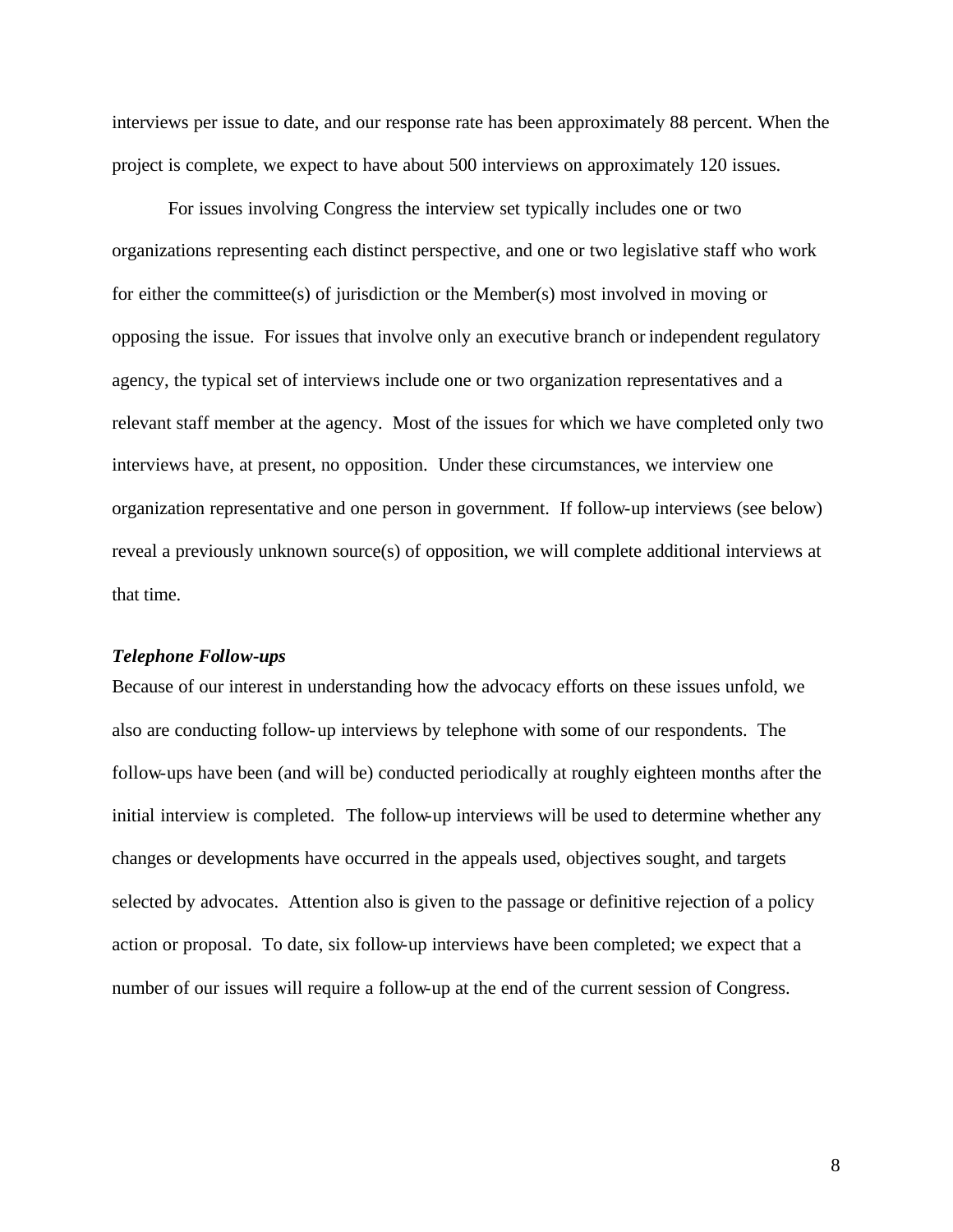#### *Supplementary Data From Public Sources*

We supplement our interviews with information from a diverse array of secondary sources. These supplementary data are located through keyword searches of the *Thomas* web site (thomas.loc.gov), the web sites of the House and Sena te, relevant agency and organization web sites, and *Lexis-Nexis* for each issue. Through the searches we are able to identify (as relevant) the status, content, sponsors, and committee jurisdiction for issue-related bills introduced in Congress; committee reports and congressional testimony; statements made on the House and Senate floor; press releases and other information released by Members of Congress; agency reports; press releases and issue briefs issued by organizations; and stories appearing in major newspapers and magazines. Most organizations we have identified have extensive web sites on which they include information about their legislative activities. We search not only the web sites of the organizations we interview, but also any other groups that are mentioned. Since groups and agencies may update their web pages periodically, deleting coverage of these issues as time goes by, we copy the full set of our findings on our own computers.

We also gather information about the contribution and lobbying activities of the organizations that are active on each of our issues, regardless of whether they were part of our interview sample. In particular, we gather information about the Political Action Committee (PAC) contributions made by each organization from the contribution files of the Federal Election Commission (FEC). These data will be gathered for the 1997 to 2003 time period. In addition, we plan to obtain the lobbying reports filed by each organization with the Clerk of the House to gather information about how much money the active groups expended on lobbying. Finally, because court cases and rulings are relevant or potentially relevant to a small number of our issues, we also identify whatever court documents (e.g., briefs, rulings) are made public.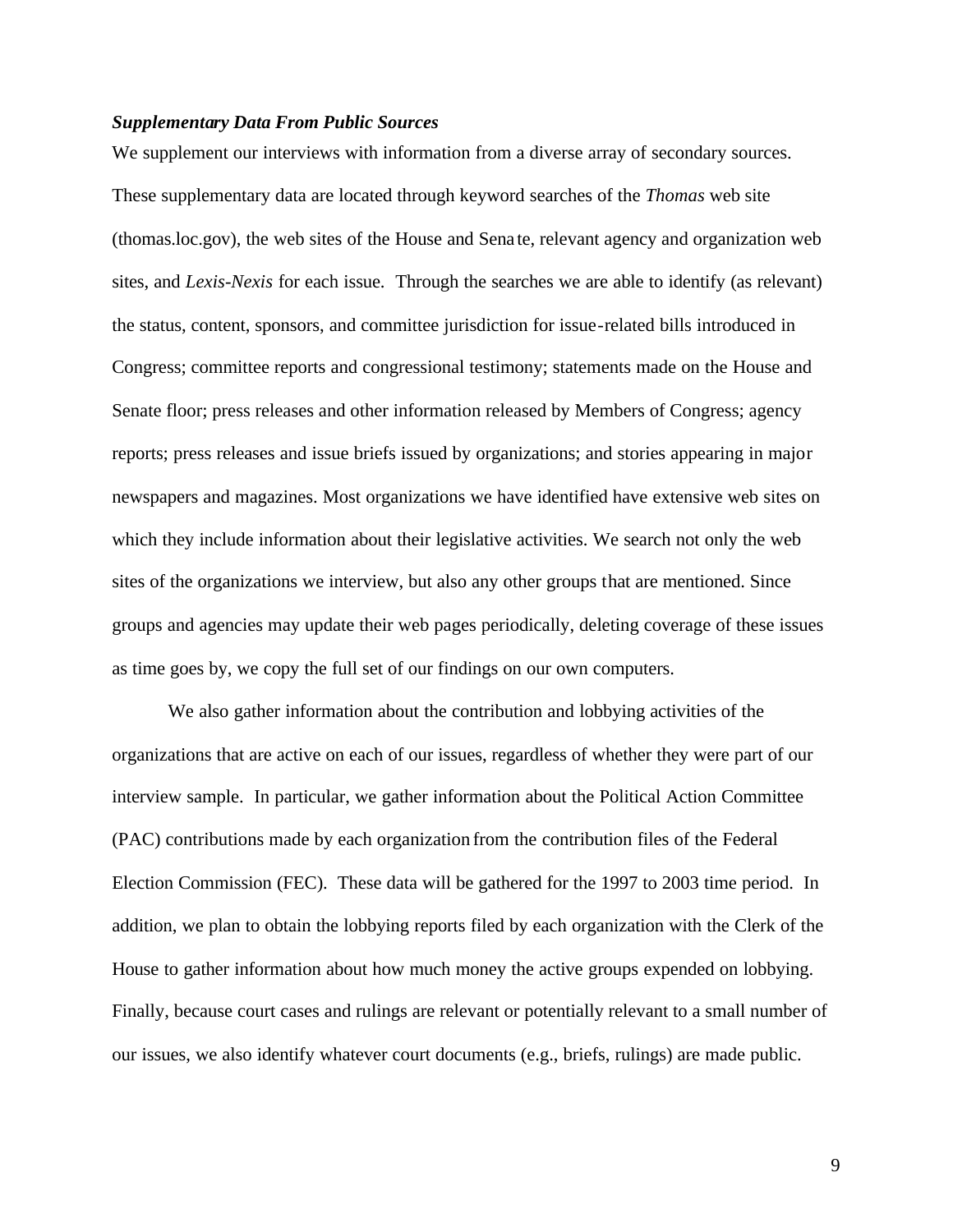As a review of our list of study issues makes plain, this additional data collection varies dramatically in scope from issue to issue. Issues like managed care reform and Permanent Normal Trade Relations (PNTR) for China are the subject of a voluminous amount of material both from government sources and outside organizations. In contrast, other study issues such as tax concessions related to electric utility restructuring, preventing needlestick injuries, and Medicare payment rates for clinical social workers are the subject of relatively little published material.

Regardless of the amount of information available, our graduate and undergraduate assistants have begun systematically to collect and maintain these data in our web site. For each study issue, the site provides (or will provide, when complete) a narrative overview of the issue that introduces the central appeals and arguments made, the nature of the opposition, the venues of activity, the participants, the advocacy activities, as well as other information. In addition, the site will allow easy access to all of the data we are collecting from public sources. By way of example, consider the issue of how the Medicare program reimburses participating HMOs for treatment of Medicare beneficiaries (part of the "Medicare+Choice" program). This issue is the subject of tremendous importance to those involved, though some of the details are financially complex. Essentially, the issue concerns the problem of reimbursing at a flat rate per patient enrolled, which caused HMOs enrolling primarily healthy populations to earn enormous profits while those serving a more elderly or ill population lost millions of dollars. Congress directed the executive branch to develop a "risk adjuster" mechanism that would more fairly reimburse the participating HMOs for the populations of patients they actually serve, thus avoiding any incentives for the companies to "cream" only the healthiest patients, leaving the sicker ones only in the traditional Medicare program. A visitor to the project web site can read an overview of the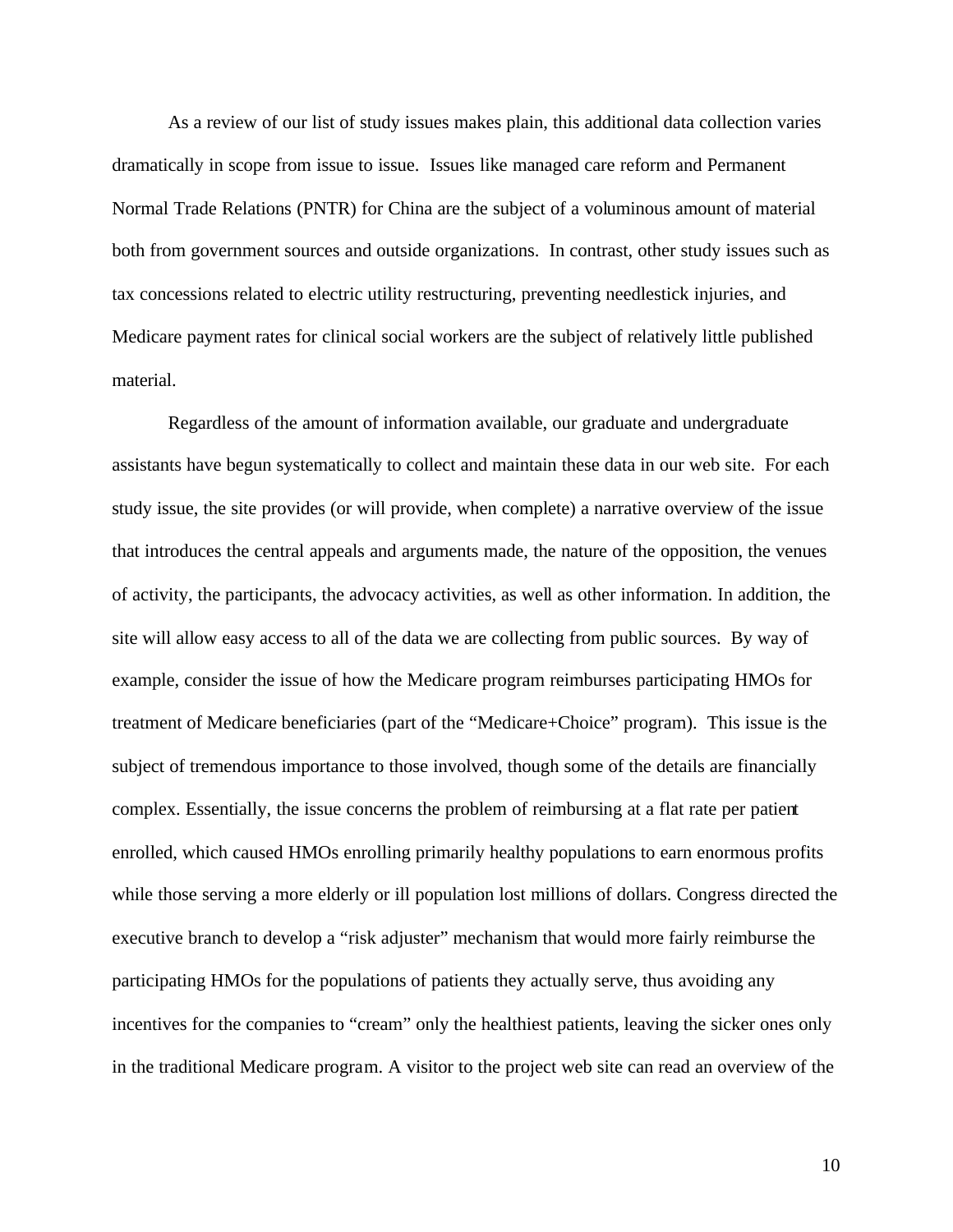issue, look at the text of twenty-five competing bills on the topic that were introduced, read fifteen different statements by Members of Congress taken from their web sites or from their statements in the Congressional Record, read dozens of press releases and documents from the Health Care Financing Administration explaining the issue, and see statements from a wide assortment of interest groups ranging from the Urban Institute to the Kaiser Family Foundation to the American Academy of Actuaries. Our objective in making these data easily accessible is that they will be a tool for teaching about advocacy and the policy making process, and a tool for researchers who seek comparable information about the debate and advocacy efforts that occurred on any one or more of our issues. Students and scholars alike will be able to make their own comparisons from this full set of lobbying materials about a random sample of issues.

Having explained the process that we are going through, as well as our initial success in getting responses from those we have sought to interview, we turn in the next section to a brief discussion of some themes that are emerging from our initial assessments of our interviews. We focus only on the topic of issue-definition here; in the future we expect to provide more complete coverage of these issues as well as to discuss a much broader range of issues related to our study.

### **Some Preliminary Findings on Issue Definition and Lobbying**

When this project is complete we expect to code and systematically analyze the numbers and types of arguments and the kinds of evidence that policy advocates bring to bear on our sample of issues. We will examine not only how material resources, staff expertise, and lobbying connections affect advocates' efforts to shape policy outcomes but also how these forces compare with appealing arguments and evidence in support of one's position. In this section we present some preliminary notes concerning the question of dimensionality, based on our first experiences in the construction of these cases. Some of the results are surprising and may affect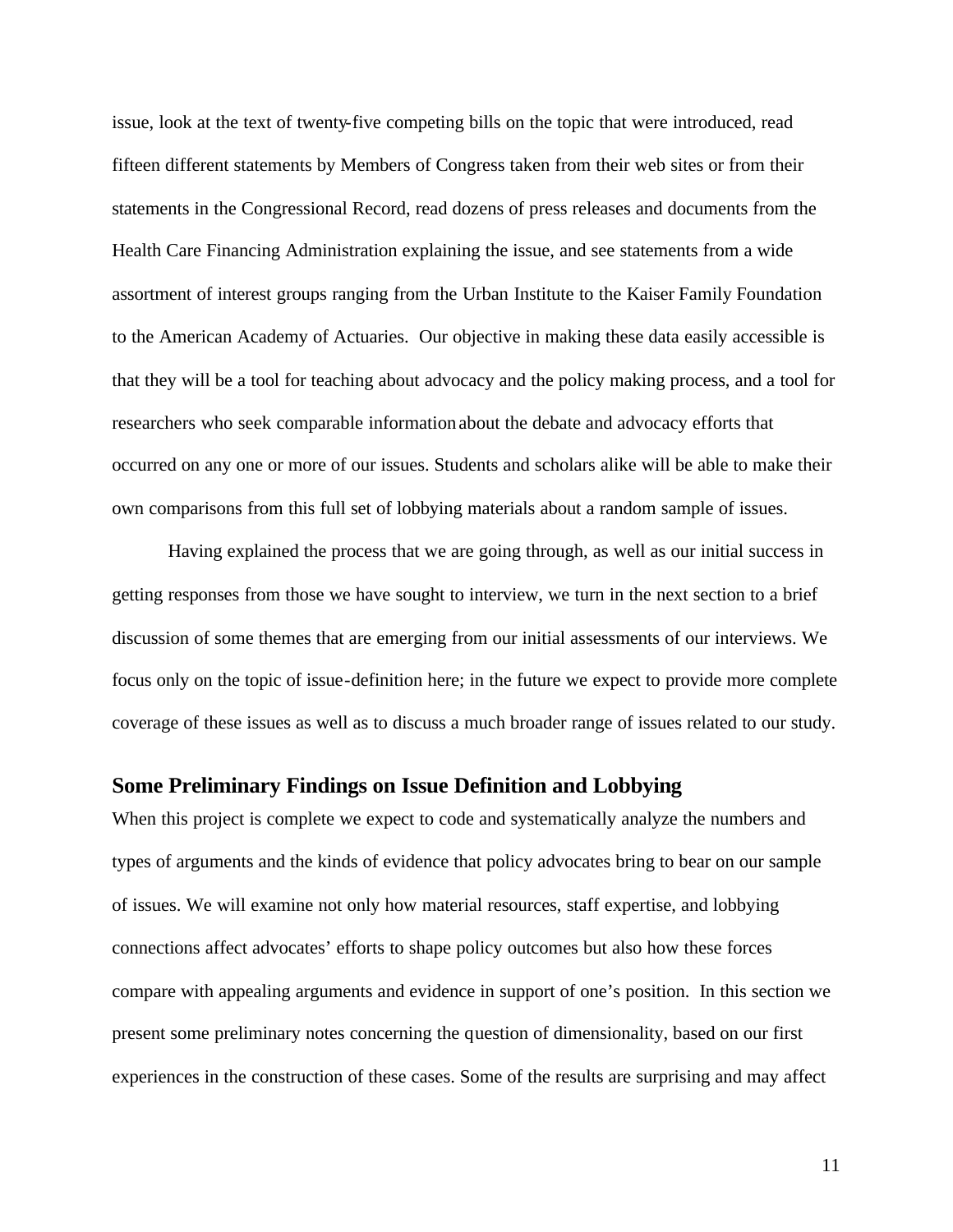how we and others design projects to assess the importance of ideas and dimensionality in the policy process.

Making a decision along a single dimension of choice involves a simple process; one seeks to push the decision to a point as close as possible to one's preference ideal. Making a decision where two dimensions of choice are involved is slightly more complicated, since one's ideal point may be close to a proposal on dimension A, but more distant on dimension B: how does one make the trade-off? Decision-making where many dimensions of choice are in play inevitably involves differential weighting, or paying more attention to one dimension than another. There is little reason to think that individual policymakers change their preferences along single dimensions of choice, at least in the short term. However, they can change the level of attention that they pay to the various dimensions of debate, especially when others around them are doing the same. With these changes in the levels of attention that they pay to different dimensions, their willingness to agree to a given policy proposal may also change. Any instability in issue-definitions, then, can be related to instability in policy outcomes. This is why Riker correctly pointed to the multidimensional nature of most policy debates as a potential source of instability in politics. We have little information, especially of a systematic nature, about how common it is in politics for previously discounted dimensions of discussion to become more prominent, or for outcomes to shift in response to changes in the levels of attention paid to the various dimensions of discussion (cf. Riker 1988; Jones 1994). We hope to provide some of this here.

We can state at the outset two sharply contrasting facts relating to policymaking and lobbying. First, every one of our issues, and probably all issues in government, is at least potentially multi-dimensional and therefore at least harbors the possibility of a destabilizing new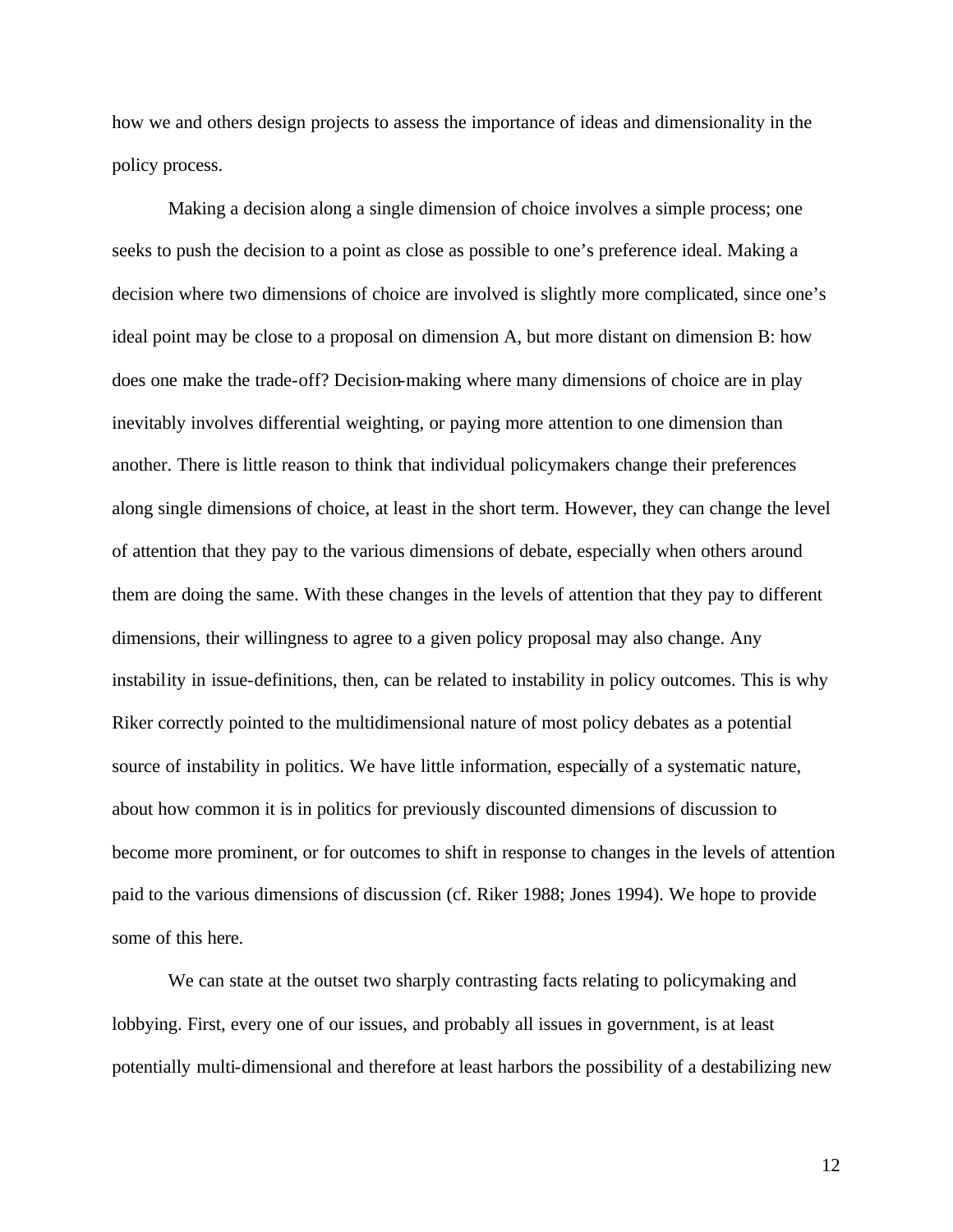argument. On the other hand, the various dimensions, or elements of debate, are widely known by all participants and they are typically not subject to dramatic redefinitions at any given time. In other words, heresthetic maneuvers described by Riker (1986) are not common, despite the fact that virtually all public policies appear to be potentially multi-dimensional. Why is this the case? Are institutional procedures the only things that stand between us and a chaotic cycling of policy preferences? In fact, there are a great number of sources of stability in politics; some of them institutional but others noninstitutional. We discuss several in turn.

#### *Sources of Stability*

**Existing programs:** The first source of stability in issue-definitions in public policy is very simple: Almost all lobbying takes place concerning the expansion, restriction, or modification of an existing government program. Coalitions line up almost automatically based on their support or opposition to the program in question, and these coalitions are rarely new. Rather, previous supporters of the program argue for an expansion of it, and opponents continue their opposition; a great proportion of the cases we have studied involve the expansion or the contraction of an existing program. This is the trench warfare of the lobbying process, and it is not the stuff of high rhetorical flourish. Rather, it concerns the long-term and repetitive efforts to establish a case. Over the long term, that is, across the decades, many of these issues may well be the object of dramatic redefinitions, but in any given Congress most of the coalitions of support and opposition are simple recreations of the coalitions that existed the last time.

**Budget scoring:** The second source of stability, strongly related to the first, is that Washington policy debates are dominated by budget scoring done by the Congressional Budget Office (CBO), the Joint Committee on Taxation, or others. Members of Congress are centrally concerned with constructing the federal budget. Immediately upon presentation of an idea,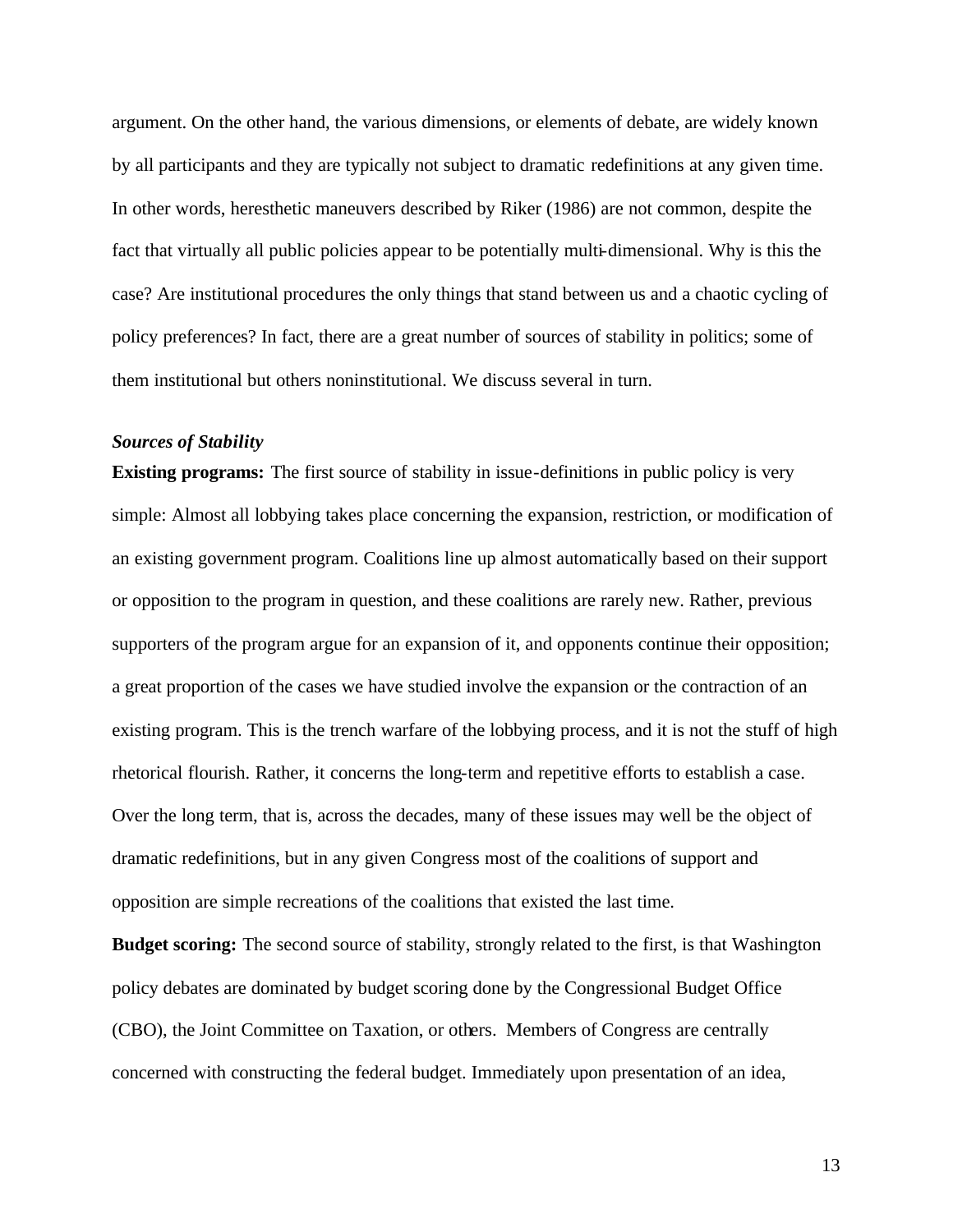Members begin to talk about the costs, and many will react to the issue based solely on this dimension. Costs are narrowly construed, however, to include only costs to the federal budget, and often only to the costs to the part of the federal budget under the jurisdiction of a given committee. Costs to the private sector, to the states and localities, to individuals, or even to other federal programs may or may not become part of the debate; similarly benefits or savings to those groups may or may not be discussed. The one certainty is that budget analysts will estimate the impact of the proposed policy change on the anticipated federal surplus. Obviously, many costly items are accepted, but it can be a daunting legislative task to overcome the initial hurdle of cost.

An example comes from one of the first cases we completed regarding the Medicare payment rate for clinical social workers providing mental health services in nursing homes. For some time, this was a niche service for clinical social workers in that they were more likely than psychiatrists and psychologists to work in nursing homes. Moreover, relative to other potential service providers, the clinical social workers provided the services more cheaply because their Medicare reimbursement rate was less than that of the other potential providers. But language in the 1989 Omnibus Budget Reconciliation Act (OBRA) and the 1997 Balanced Budget Act (BBA) combined to make it difficult for clinical social workers to continue to be reimbursed by Medicare for the services they provide in nursing homes. Several Members of Congress, administrators at the Health Care Financing Administration (HCFA) who oversee the Medicare program, clinical social workers, and even psychologists and psychiatrists (the other potential service providers) agreed that the provision of mental health services in nursing homes could be adversely affected by the changes resulting from the language in the BBA and OBRA, and that reductions in service conflicted with the goals of the Medicare program. But when a proposal to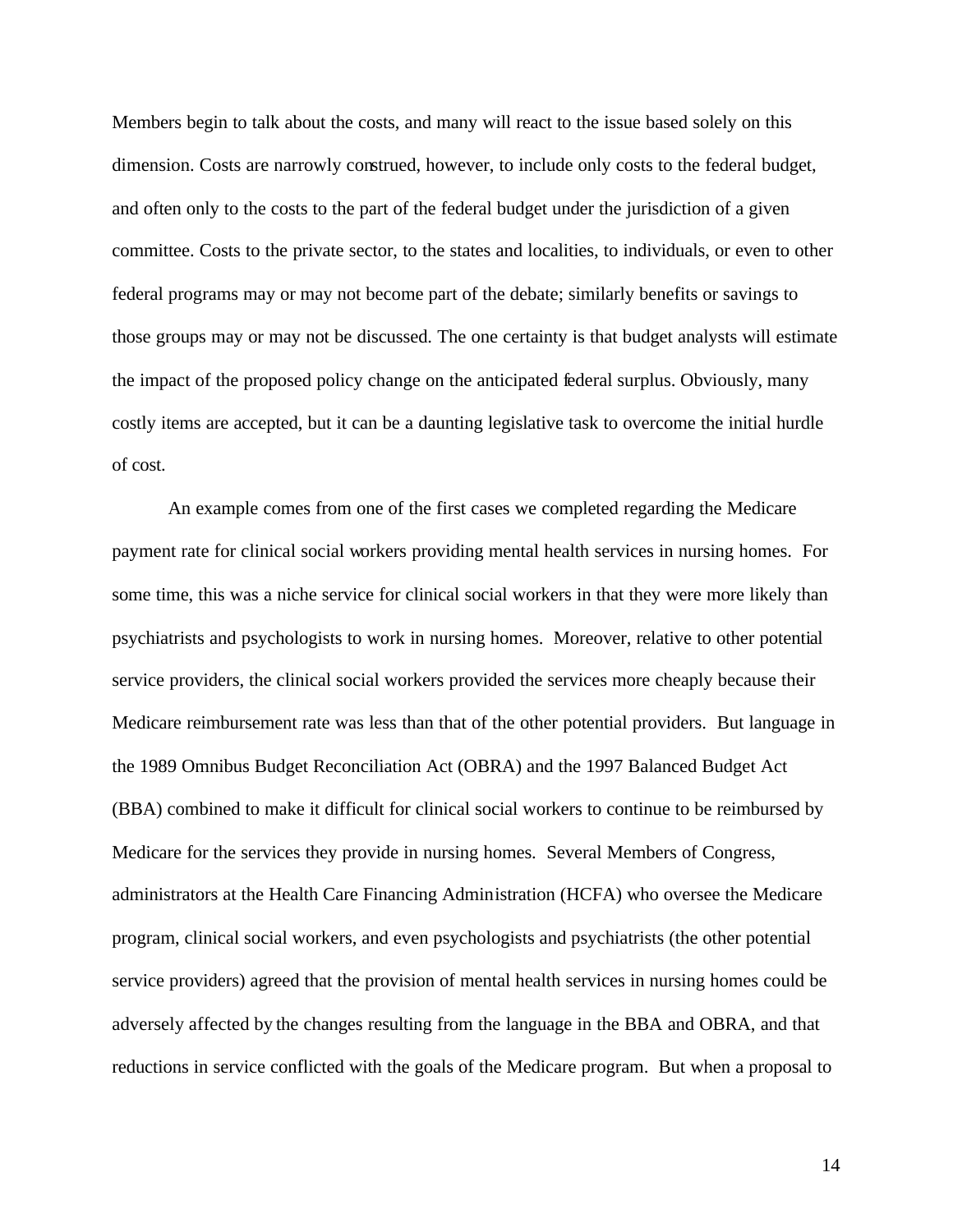remove the service provision barriers to clinical social workers was presented in Congress, budget scoring had a considerable impact on the decision.

The budgetary dimension of discussion is automatically structured into the process, whereas other elements, such as social benefits must be pushed into the debate through a process that is anything but automatic. Budget analysts ignore the benefits of increased health and wellbeing to nursing home residents—those have no impact on the budget. Further, they ignore the savings to Medicare from having clinical social workers provide the services rather than psychologists and psychiatrists who are reimbursed at higher rates; the models they used in this case did not include consideration of who provided the service (and at what cost), only whether or not the service was provided. Perhaps most important, they report the proposal as imposing a cost increase on the government (via Medicare) because treatment that is not being provided as a result of the OBRA and BBA legislation would be provided if the change were made. A sick person not receiving needed (and Medicare-covered) treatment poses no costs to Medicare. We can be certain, in other words, that in a case like this (and we have several in our sample), costs will be automatically included; benefits may or may not be. The job of the advocates in and out of government who favor the change is more difficult as a result. Often what they need to do is to raise the visibility of the issue (more on that below).

In the case of the clinical social workers, this group had some success in raising public and congressional awareness of the benefits of the mental health services they provide to the elderly, and they made a strong case that the current exclusion of their services was the result of an inadvertent error in the previous legislation. (Staffers had taken a list of service providers from legislation dealing with hospitals and included it here in legislation dealing with nursing homes; no one from the clinical social work community was involved or aware of this change at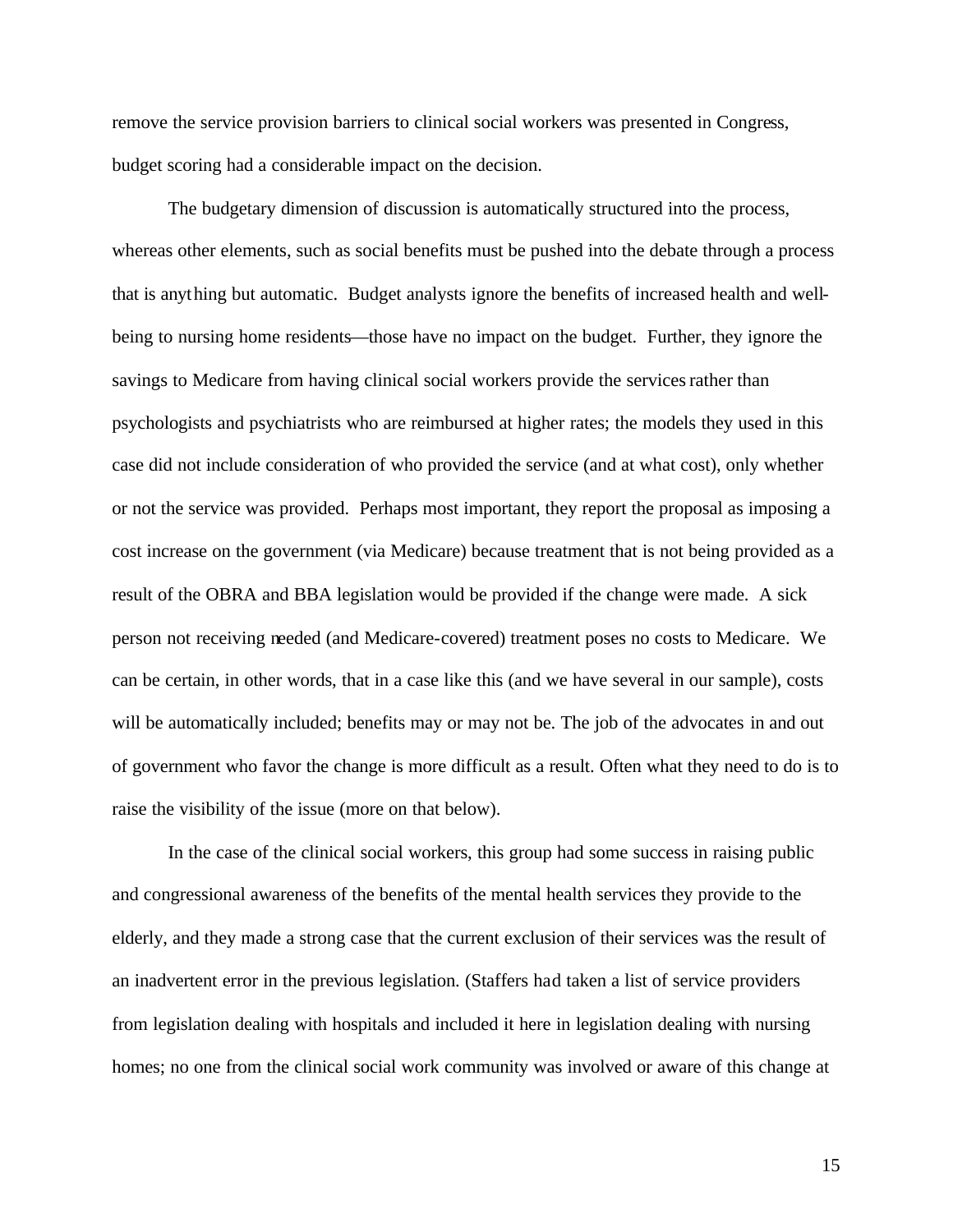the time.) Despite some success in raising awareness of their issue, and in spite of the admission by congressional staff that the policy probably was adopted in error, the social workers were still faced with the problem of overcoming the problem of the budget scoring.

**No new arguments:** Third in our list of reasons for policy stability is that Washington is full of policy experts, staff members, and advocates who already know the ins and outs of many programs in government. There are few novel arguments to those in the know. Redefinition occurs when groups not previously aware of the program, or not as familiar with it, begin to take an interest. This means, as Schattschneider (1975) made plain, that agenda-setting and raising awareness of issues to new constituencies is fundamental to the process of issue-definition. But attracting the attention of new groups of policymakers is itself a difficult task, far beyond the lobbying capacities of many groups. So another source of stability is simply that those involved in the program are not novices; they already know the arguments. Moreover, they interact regularly with other policymakers and organizational advocates who also know the arguments. **Expectations matter:** Policymakers and lobbyists alike prefer to spend their time on issues where their involvement may make a difference. Therefore, any widely perceived perception that an issue is "not going to move" can be a self-fulfilling prophecy; this is our fourth source of stability (and fifth source of potential instability, below). Groups must be prepared to lay the ground-work for change over the years, but they must also understand that important allies with many potential issues to work on will choose or be forced to work on those issues that are "moving." If all the Washington policymakers are basing their behaviors on the expected behaviors of others, then two outcomes are possible. For most issues, most of the time, there will be no reason for any but the usual suspects to get involved, and the issue will be stable. By the same token, for some issues at any given time, there may well be a perception that the issue is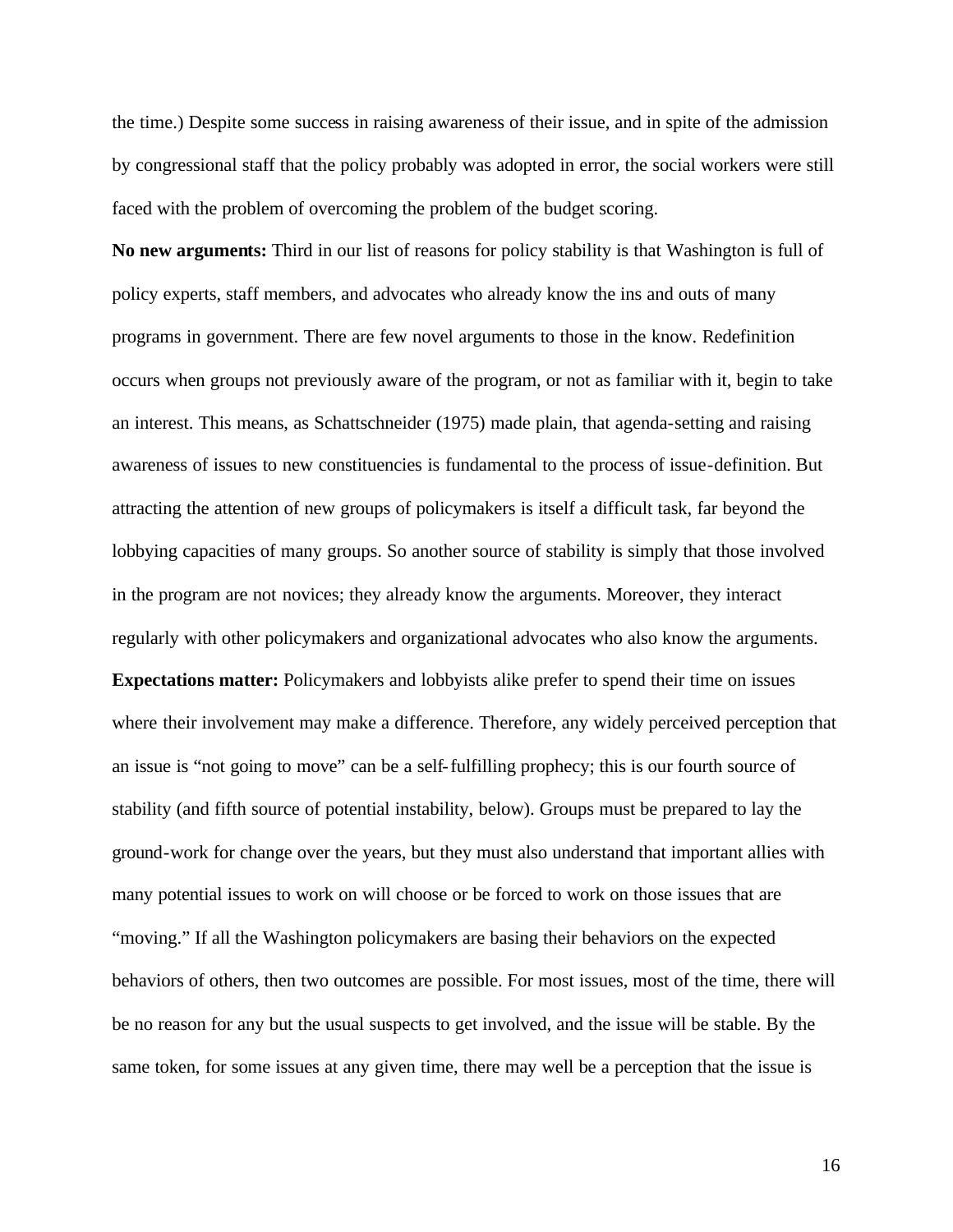"moving" and a rapid succession of new participants may suddenly get involved. This cascade of new involvement can be of two types, however. It may either be a cascade of enthusiasm for change that will sweep away an established way of thinking about the issue, or it may be a counter-mobilization of defenders of the status quo who recognize that their issue is under serious attack. We observe both responses to the observation that others are getting involved in the issue; generally this works to reinforce stability, but we will also revisit this process in the section below on instability and dramatic change.

**Scarcity of agenda space:** It is clear from much of the above that if a proponent of change can draw sufficient attention to their issue, pushing it out of the confines of those habitually involved in making decisions in this area, then many of the sources of stability listed here may not apply. Participants (or the general public) may not be so familiar with previously used arguments or their faults, attention may not focus just on a particular program, but on the issue more generally, and budget issues may be overshadowed by attention to social problems that need to be solved. But getting to the top of the political agenda is easier said than done. Many of our cases involve situations where relatively poorly organized or organizationally weak professional communities would likely prevail if their issue were suddenly catapulted to the nation's newspapers. But this process is neither easily controlled nor inexpensive to manipulate. Further, it is not a guarantee of success, as noted in the discussion of the expectations of others above. Sometimes, increased attention brings a counter-mobilization by opponents that in the long term could be more harm than good. In any case, Baumgartner and Leech's (2001) study of 137 cases of lobbying activities showed that the top 5 percent of the issues accounted for more than 45 percent of the lobbying, whereas the bottom 50 percent of the issues accounted for less than 3 percent of the total. Most cases of lobbying fall well below the high public agenda. The simple scarcity of the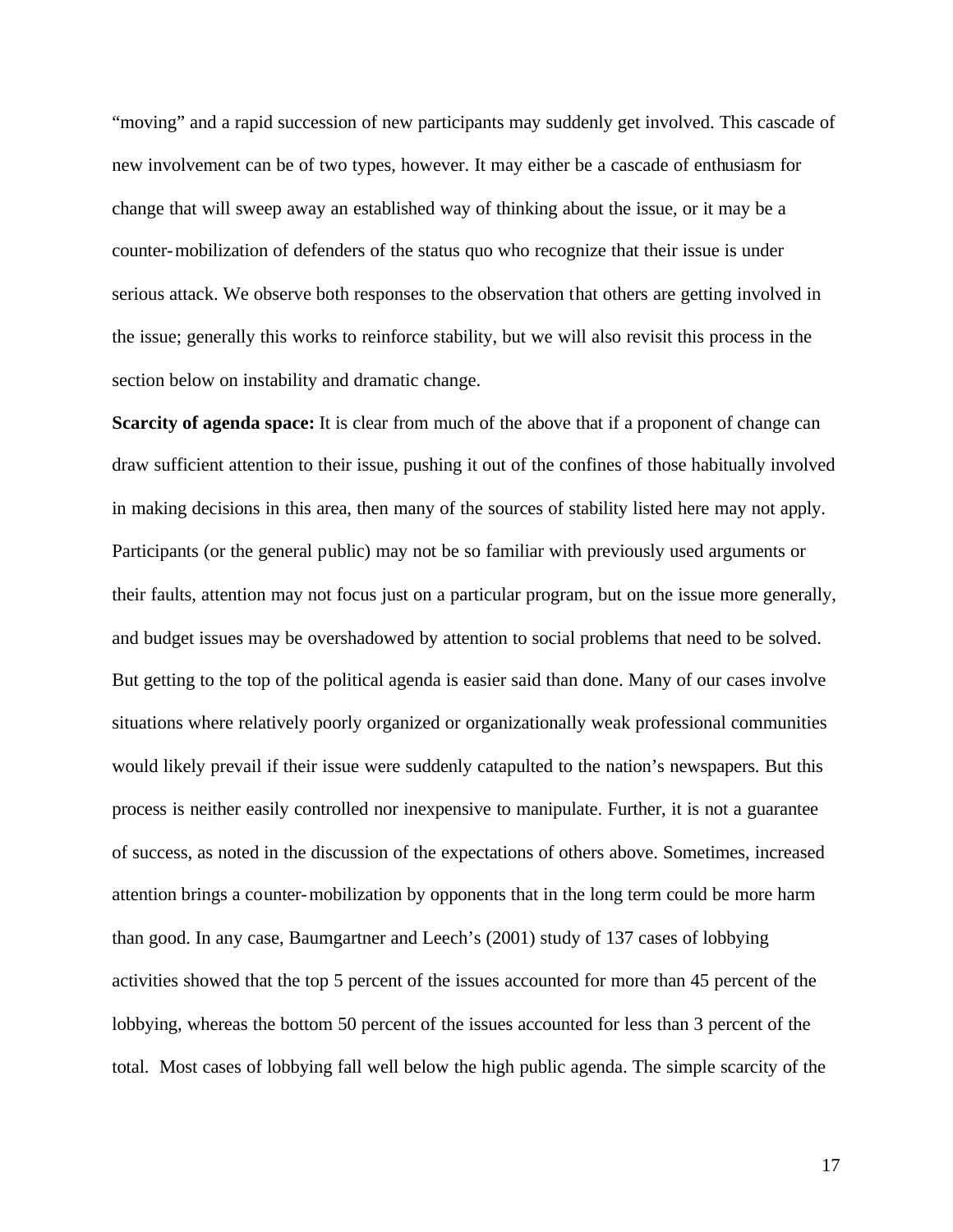agenda constitutes our fifth source of stability. One lobbyist for a major trade union described to us how, against their wishes, they had spent about half of their total lobbying resources over three years working to oppose just three issues in Congress: China Trade, FastTrack trading authority, and NAFTA. With so many resources being expended on just one issue each year, it is clear that remaining resources were stretched thin; resources that could have been used to push more labor-oriented issues to the fore if they had been available.

**Procedural controls:** A sixth important finding is that efforts at redefining issues can be squelched by government leaders with control over procedural issues. The President and the leaders of the House and Senate are often able to structure legislative debates in such ways as to avoid certain arguments, or to make them more difficult for their opponents to make credibly. As those who can set and control the rules of play, these governmental leaders have many advantages; for a lobbyist, the value of having close relations with the highest leaders of government could not be clearer (see Arnold 1990; Shepsle 1979). A simple example comes from the China trade disputes in the last Congress. China's admittance to the World Trade Organization (WTO) was out of Congress' hands in any case; Congress regularly passes MFN status in its annual votes; supporters present the idea of granting PNTR to China in several important ways. First, since China is expected to gain entry into the WTO, to vote against PNTR is to fight a battle that has already been lost or which in any case does not involve the US Congress; China's involvement in the world economy is inevitable; the vote for PNTR is simply a part of that. Second, since MFN status passes by large margins, the movement to PNTR is consistent with most Members' previous votes and avoids a costly, time-consuming, and potentially damaging annual ritual. Much of the value of these arguments comes from proper timing. The administration first worked in international institutions and multilateral trade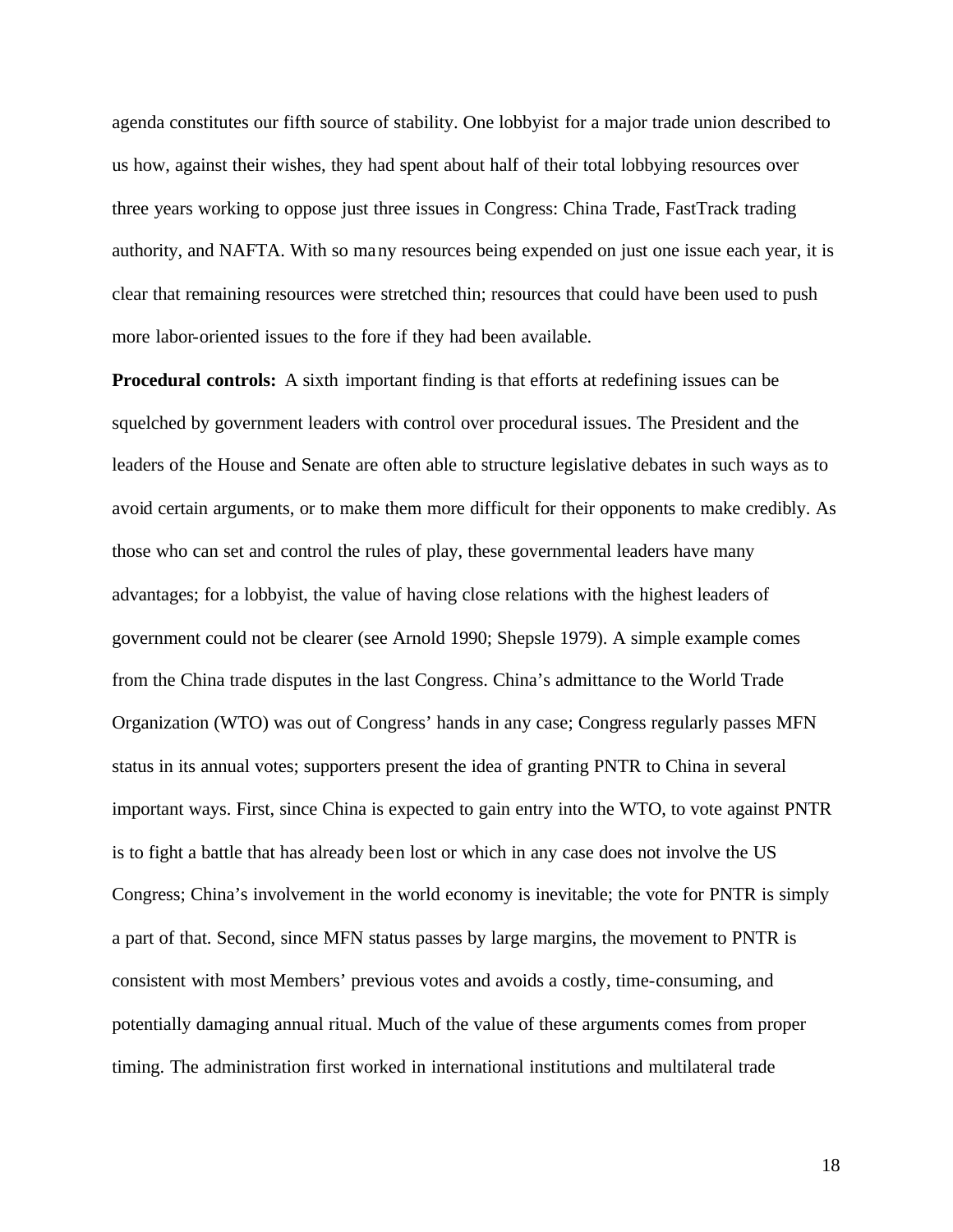organizations concerning China trade and then only after that was accomplished did the legislative battle begin. By controlling the timing of the debates, supporters of PNTR were able to make the debate seem superfluous. Of course there are counter-arguments, but our respondents among the environmentalists and the labor unions opposed to PNTR expressed their frustrations at the powerful agenda-setting tools at the disposal of the administration and the leaders of Congress. Control of procedures and rules can be a powerful in promoting the issuedefinitions that government leaders prefer; this may or may not work to enhance stability, depending on the preferences of those in positions of institutional control, of course (Riker 1986; Shepsle 1979).

**Redefinitions take time:** One last element concerning stability is simply that redefinitions may not typically occur within the time frame of a single year or a single Congress. Intervening elections often change the set of gate-keepers. In any case, while change may occur at any rate, the longer one's time frame the greater one's chances of observing more examples of successful redefinitions.

Having discussed a preliminary set of reasons why we observe so much stability in government, let us turn to some reasons why this does not tell the entire story.

#### *Sources of Instability*

**Every issue has the potential for redefinition:** First, each of our cases is multi-dimensional. There is no case in our sample, and probably none in government, where all agree that there is only a single way of describing what is at stake. This fact alone means that issues will constantly be the objects of serious argumentation and that, occasionally at least, new pieces of evidence, changing social mores, journalistic investigations, political campaigns, or even old fashioned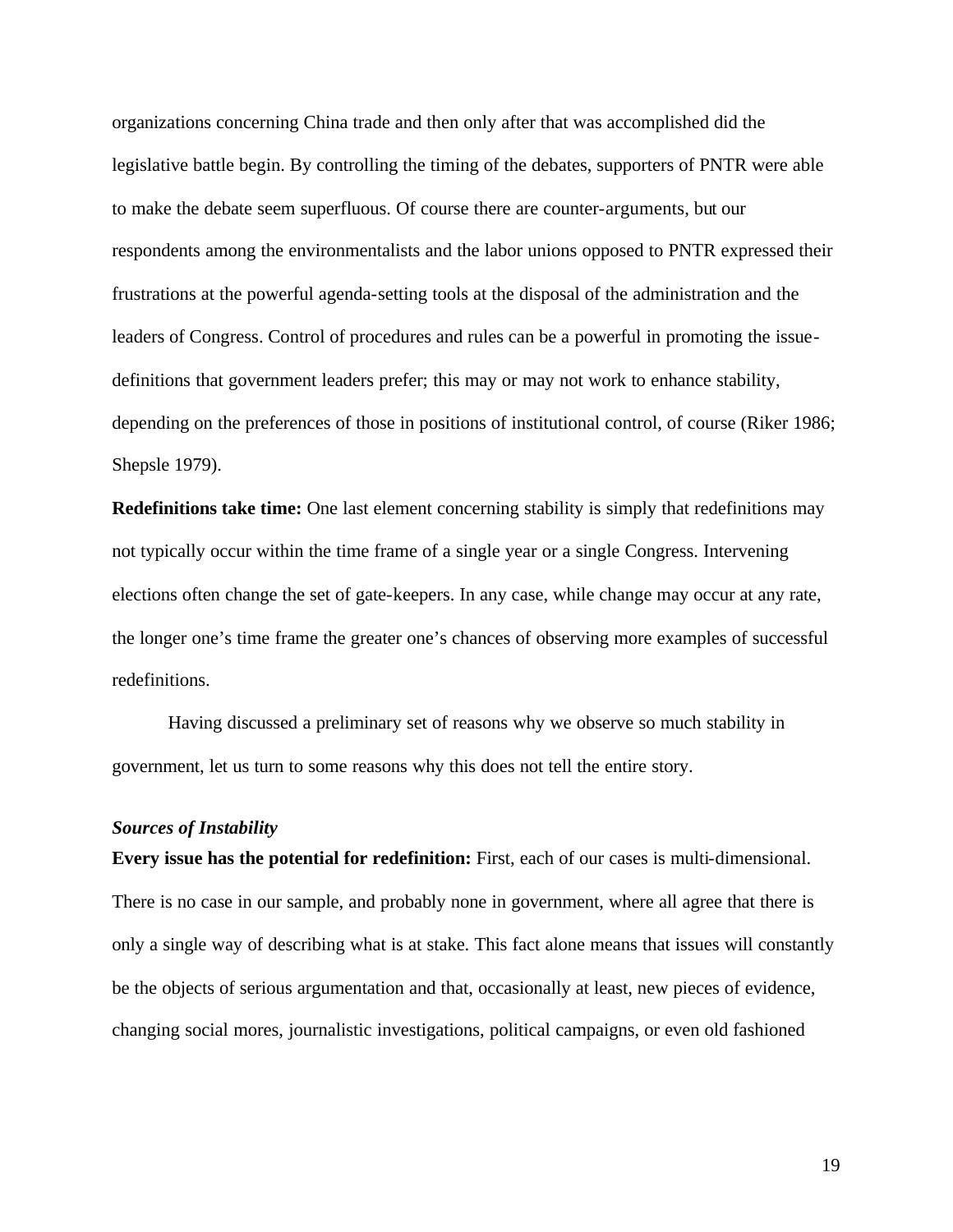political leadership may lead to dramatic shifts in how we justify our policies and therefore which policies are justified.

**Participation is not set in stone; Elections (sometimes) matter:** A second element of potential change in policymaking is that, even if most of those involved in a policy debate are longstanding experts in the area, change does occur. New interest groups grow and assert themselves, powerful groups from other areas find a reason they should become involved in the issue, etc. Most importantly, elections that change the levers of power in the executive or legislative branch can lead to dramatic changes as committee chairs rotate and administrative departments are staffed by different sets of individuals. If nothing else, these individuals often have a desire to find a policy—any policy—that sets their regime apart from that of their predecessor.

**The importance of government officials (procedural controls revisited):** A third element of potential instability deals with the same procedural controls that we discussed in the section on stability. Where government officials themselves are part of the coalition pushing for change, then these procedural can be put to use. Close connections between lobbyists and the leaders of the major congressional committees, the leadership of the House and the Senate, and within the executive branch are therefore important potential resources in any lobbying campaign. These procedural controls can be used to push for change just as they can be used to work against it.

**The importance of government officials (agenda-setting revisited):** If we discussed in the section on stability how difficult it is for groups to set the agenda, it is relatively easy for certain government officials to do so; our fourth source of instability. Of course none works fully alone and all would like to see their policies successfully enacted, so few desire to raise issues that have no chance of success. Still, the activities of certain government leaders are considered newsworthy and the prominent support of a committee chair, party leader, or cabinet official can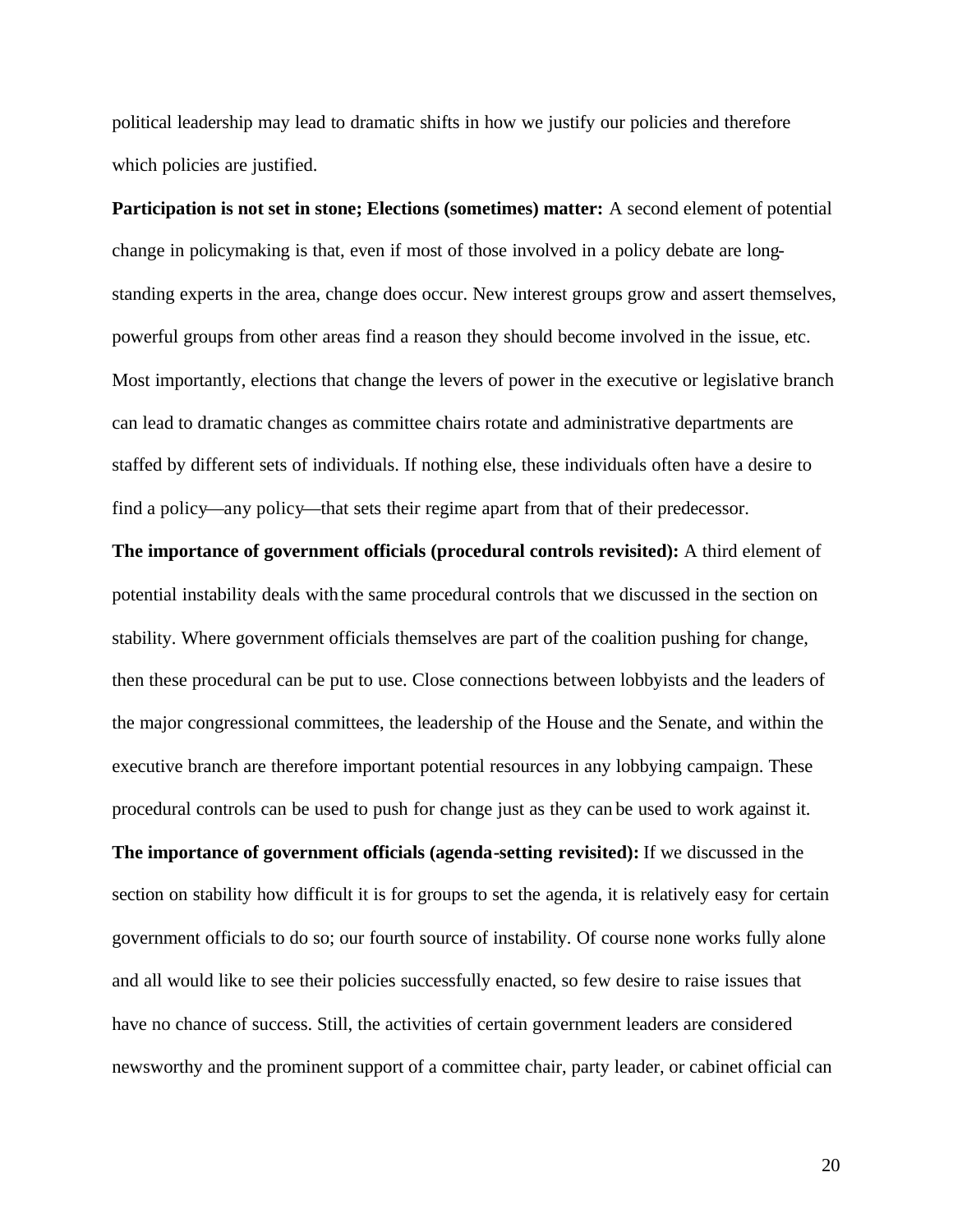be enough to push an issue up on the agenda. Certainly, getting the attention and support of these officials can be easier said than done, but for those groups who have close connections with government officials themselves, their resources and effectiveness can be multiplied many fold.

One lesson of these two last points is the importance of close connections between lobbyists outside of government and those inside. Lobbyists themselves have little ability to set the agenda, and none to affect the procedural rules of Congress or the executive branch. With allies in leadership positions within government, on the other hand, coalitions can be extremely powerful. Studies of interest groups cannot overlook the activities of their allied governmental coalition partners (see Hall 2000).

**Expectations matter:** A fifth, and perhaps the most important, element that provides the possibility for dramatic change is that much of what lobbyists choose to do is based on their expectations of how others will behave. It is difficult to underestimate the importance to the behavior of one policymaker of that person's expectations of the reactions of others. A good example comes from a recent EPA decision to enact new, tougher, standards for the sulfur content of gasoline. There was little to indicate that EPA would adopt a particularly tough standard on this issue a few years ago. However, research increasingly showed that cleaner burning engines could be made most efficiently if the fuel recipe were changed dramatically to lower the content of sulfur. Advocates for the change, including an odd alliance of environmentalists and the automobile industry, laid the groundwork for change by getting key Members of Congress to signal to the EPA that they would support a change. EPA officials were not convinced that this should be the issue that they would focus on, but after seeing the technical evidence and the demonstrations of a strong coalition of support in Congress, they decided to make it a major environmental thrust. President Clinton signed the regulations in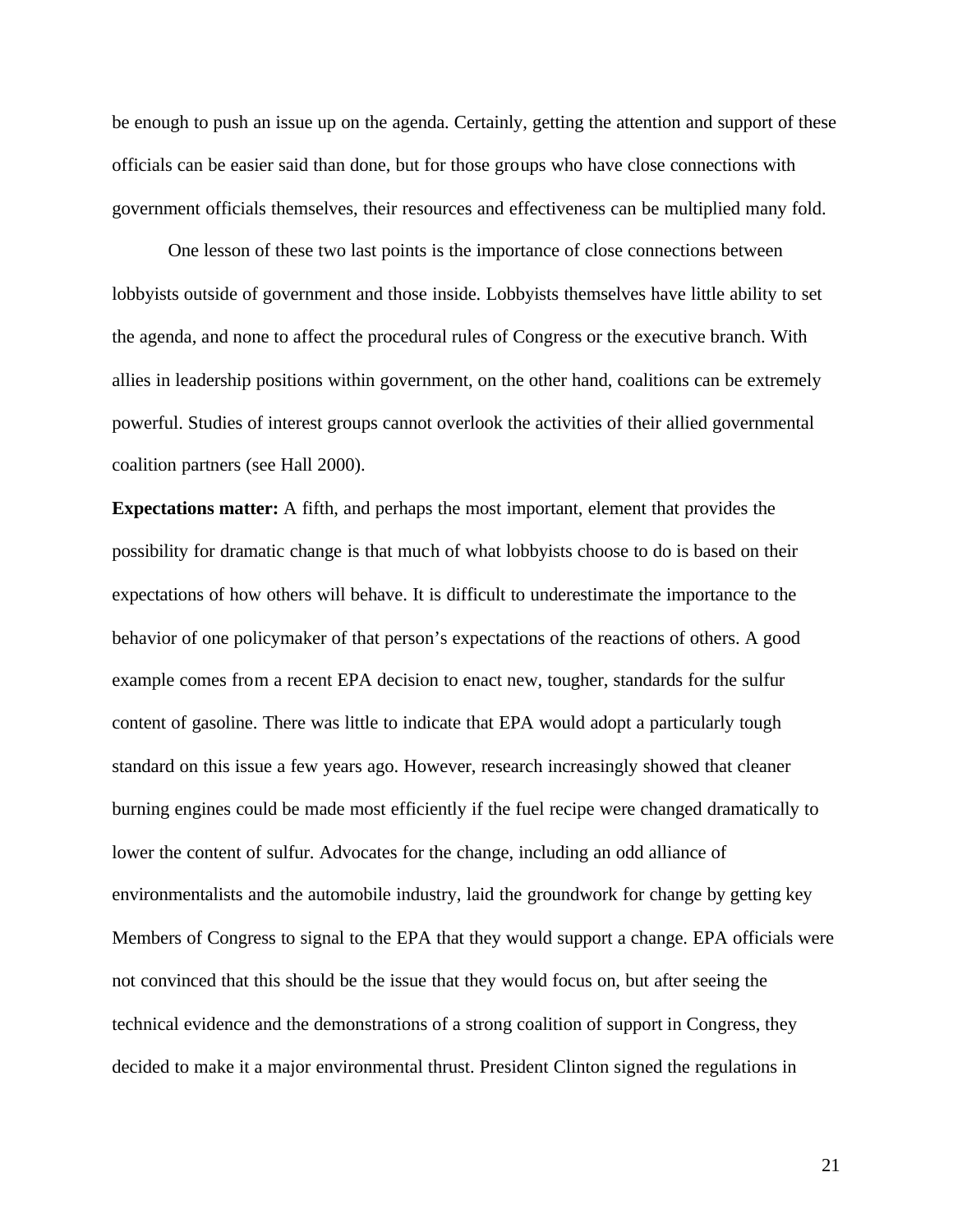December 1999 lowering the sulfur content in gasoline to one-tenth the previously accepted level. There were debates, of course, but the interesting thing about this issue is that virtually no one was aware of the importance of sulfur in gasoline just a few years before. Environmentalists did not focus on it particularly, and industry researchers had not developed a consensus that it mattered more than other things. When this research came to light, however, environmental groups were careful to build a strong coalition by convincing each other first that this fight was winnable; only by convincing others that there was a strong possibility of success would others find it useful or worthwhile to become involved. The expectation of success created a selfreinforcing process that quite rapidly led to a large coalition of environmentalists, and the support of the automobile industry changed the dynamics in Congress dramatically. From the perspective of EPA as well, these developments also signaled that Congress would not raise a massive fight on the issue, and any administrator should be anxious to provide popular and successful reforms for which the President can claim credit. From a little known issue a few years ago, this case led to a dramatic reform. Further, the petroleum industry strongly opposed the issue, and one of the most powerful lobbies in Washington appears to have been a clear loser here. The process of policy change resulted from many things, but of particular importance here seems to have been the expectation of success. Lobbyists prefer spending their time on issues that may really be going somewhere. (Even in losing, expectations mattered; the oil industry did not fight this issue as strongly as it might have. Perhaps they knew they had a losing issue here and made the strategic decision not to waste resources on a fight that was not likely to be won.) Thinking about these considerations of expected success helps explain why issues in Washington can suddenly become "hot."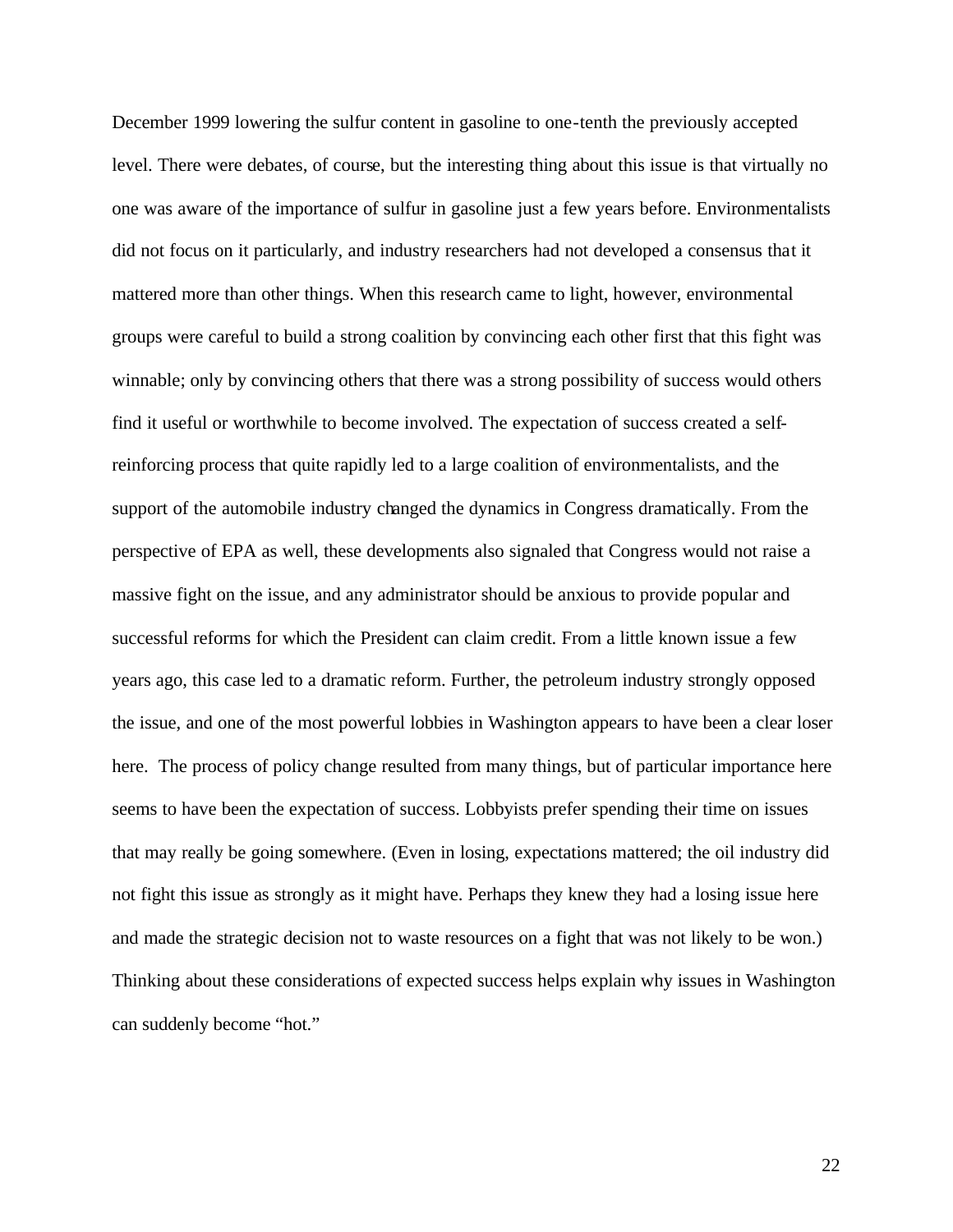Expectations of success matter greatly to members of various Washington constituencies. When first faced with the PNTR battle, labor union lobbyists explained that their most immediate problem was to overcome an expectation that they had no chance of victory. Because the annual vote on China's Most Favored Nation (MFN) status was typically lopsided, and because many of those they hoped would oppose PNTR had a record of supporting MFN, they first had to explain that one was not a precedent for the other. This was both in terms of the logic of the vote, so no individual Member would appear to be inconsistent, but also and at least as importantly, in terms of the expected outcome. If people expected that the vote would be lopsided, they would not want to waste their efforts in a losing battle. It takes a lot of resources, and a lot of coalition-building, for a group to demonstrate that an issue is going to be close. Once others know it is going to be close, the dynamics can change dramatically.

The importance of the expected behavior of others in determining the behavior of so many policymakers should make clear that when redefinitions do occur there will rarely be one heroic individual responsible for the policy change. Riker (1986) describes the case of Warren Magnuson, a senator from Washington State who opposed the Defense Department's plans to move nerve gas from an overseas base to his state, and he notes with respect how Magnuson was able to convince his colleagues that the issue at stake was not which state gets the nerve gas, but rather the Senate's right to ratify treaties. His research into the issue showed him that bringing this material back from the overseas base where it had been stored was in fact a change in the nature of the treaty relationship with that country, and he pointed out to his colleagues that the administration had not properly consulted with the Senate on this issue. Now obviously the expected outcome of a group of senators voting on their own prerogatives to ratify treaties is quite different from the expected outcome on a vote concerning the first issue, and Magnuson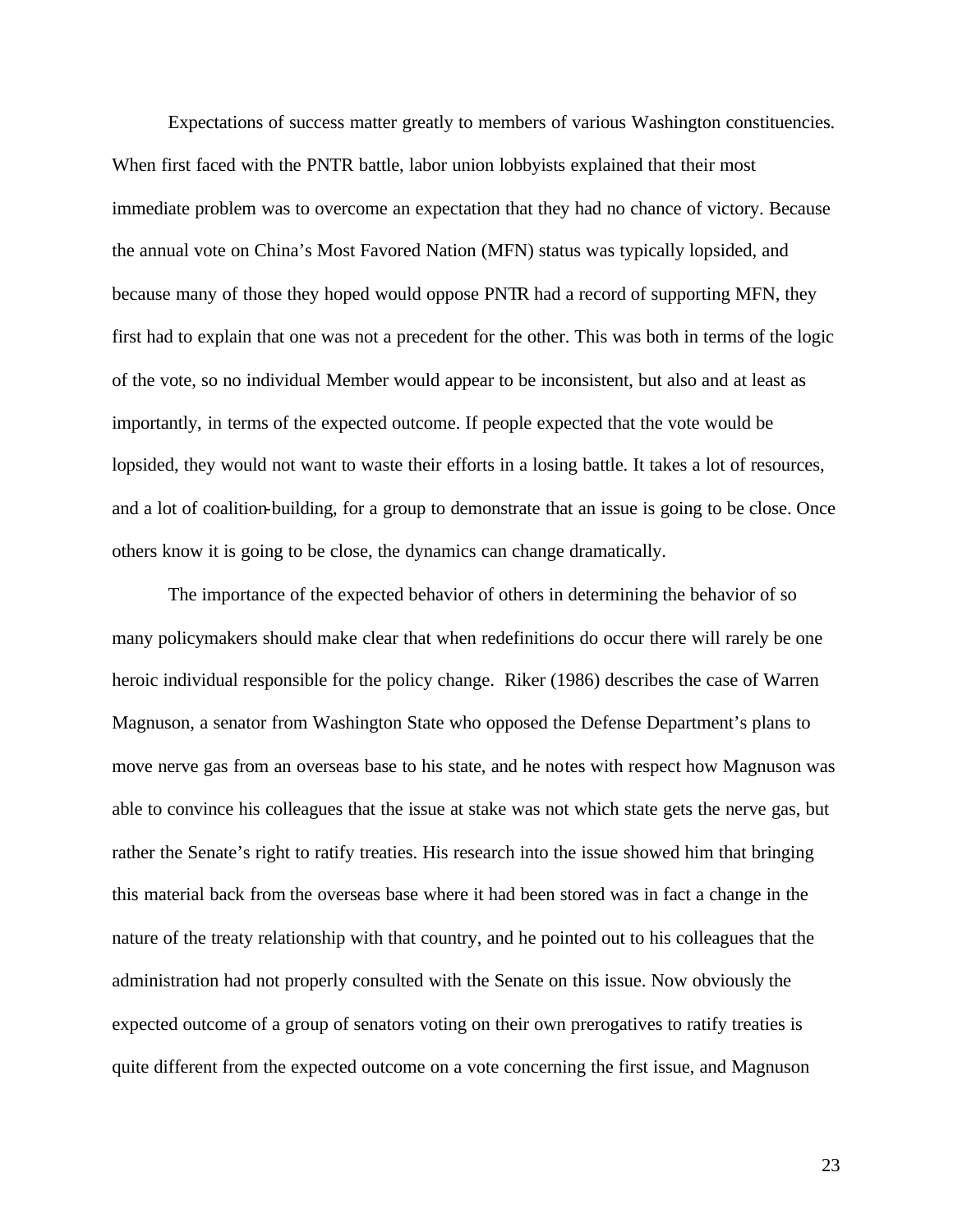may be remembered for this brilliant heresthetic maneuver. But how common are such dramatic arguments in the legislative process? Our study is leading to a conclusion that the short-term redefinition of an issue during legislative debate is exceedingly rare. Redefinitions occur, but they take longer and are rarely the result of one heroic entrepreneur. Rather, they are more often the result of widely shared and widely viewed changes in how entire policy communities view a given issue.

### **Conclusion**

We have found in our preliminary look at our random sample of cases of lobbying activities that even if all our issues harbor the possibility of debates over their most proper issue-definitions that such debates are rare. More precisely the debates may well occur, but they are time worn and rarely subject to dramatic change. When change occurs, it often comes from a large-scale revision on how the entire Washington community thinks about the issue. Further, when it does occur, the results can be dramatic and long lasting. In any given Congress there may be few, if any, issues that are the objects of dramatic changes; most lobbying efforts, most of the time, involve "three yards and a cloud of dust." Over the longer term, however, there are a great number of changes in Washington understandings of various policies, and the continued efforts by those involved to gather support, to generate statistics, and to build a coalition for their way of thinking of things can have dramatic consequences. We hope in this project to demonstrate the limits and the possibilities of lobbying and persuasion. To note that there are many sources of stability in politics is not new. We hope to bring the study of the content of the arguments that lobbyists and policy advocates use back to the center of what we collectively analyze. Though there are a great number of sources of stability in the policy process, we need to understand what causes them as well as what causes the possibility of dramatic restructurings in some few cases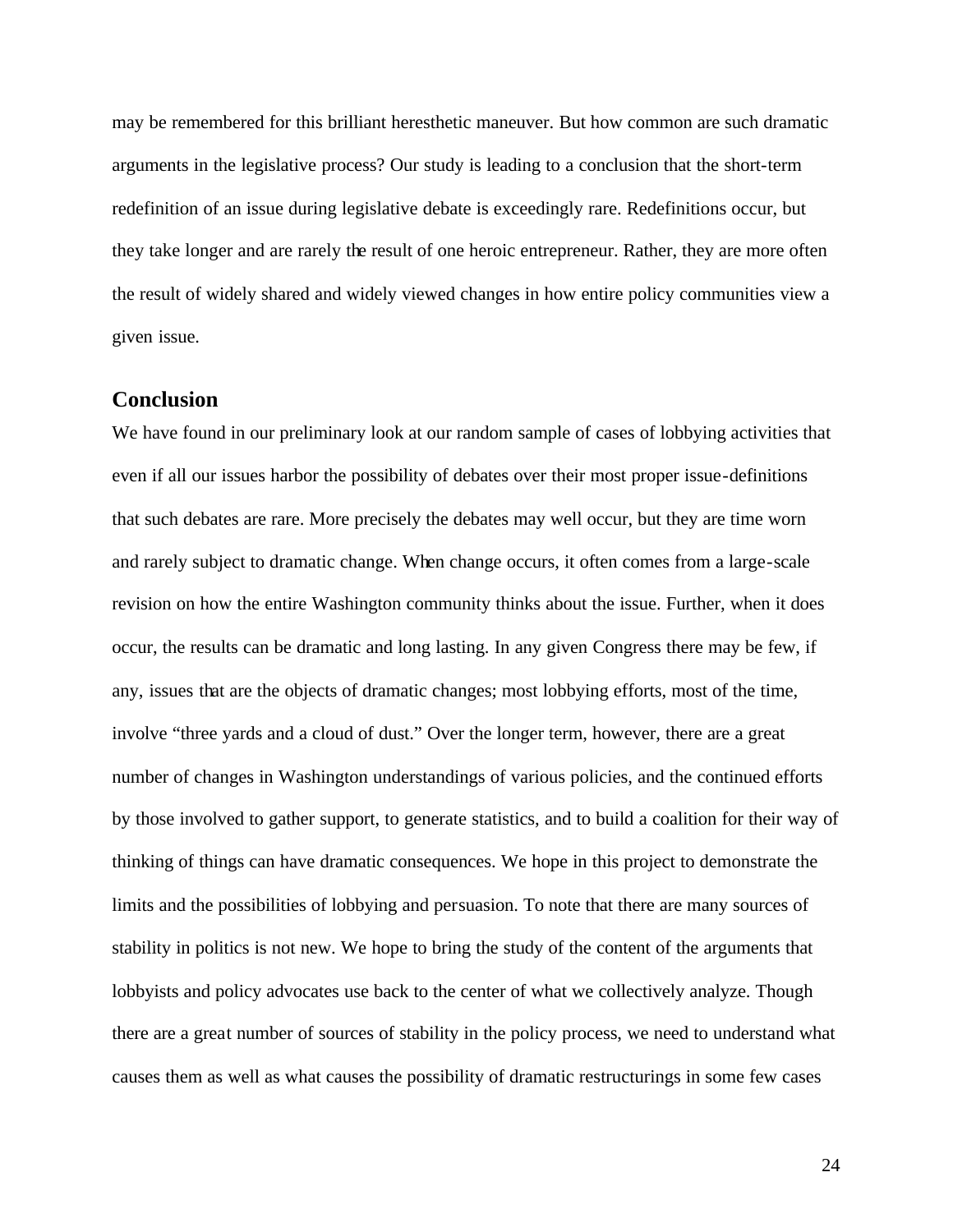each year. These rare but fundamental processes should not be our exclusive focus of attention: they are quite atypical after all. However, a complete understanding of lobbying and advocacy must explain both the typical and mundane aspects of lobbying for the status quo as well as those more extraordinary cases where dramatic redefinitions occur.

Our challenge in this research project is to understand the forces that constrain and facilitate interest groups' efforts to redefine issues and to affect government policy in a random sample of issues. Many scholars have noted the importance of issue-definition in explaining policy change, but few have studied how it is done (for an exception see McKissick 1997). Our collective knowledge about the interrelationships among lobbying, issue-definition, and policy change is sparse. As is appropriate in such a circumstance, our project has cast a very wide net in the search for information about the importance of evidence and argument in the lobbying process. We are using interviews, documents, and the public record to begin to map out the relative attention paid to various arguments and pieces of evidence in our sample of issues. Some of these issues are highly visible public controversies (trade with China, health care reform), while others are very small in scale, involving little or no controversy or opponents (one of our issues, retention of a particular defense-budget line-item, involves so few players that we cannot be more specific about it without revealing the identity of our issue identifier). Our resulting data sets will allow the systematic comparison of the use of evidence and arguments in the lobbying process across both groups and issues.

This project is feasible in part because five researchers agreed to work together to complete it. Political scientists are much less likely to collaborate on large research projects like this one than are scientists in many of the physical sciences, or scientists whose work requires them to share research sites (e.g. archeologists). But we believe that the field of political science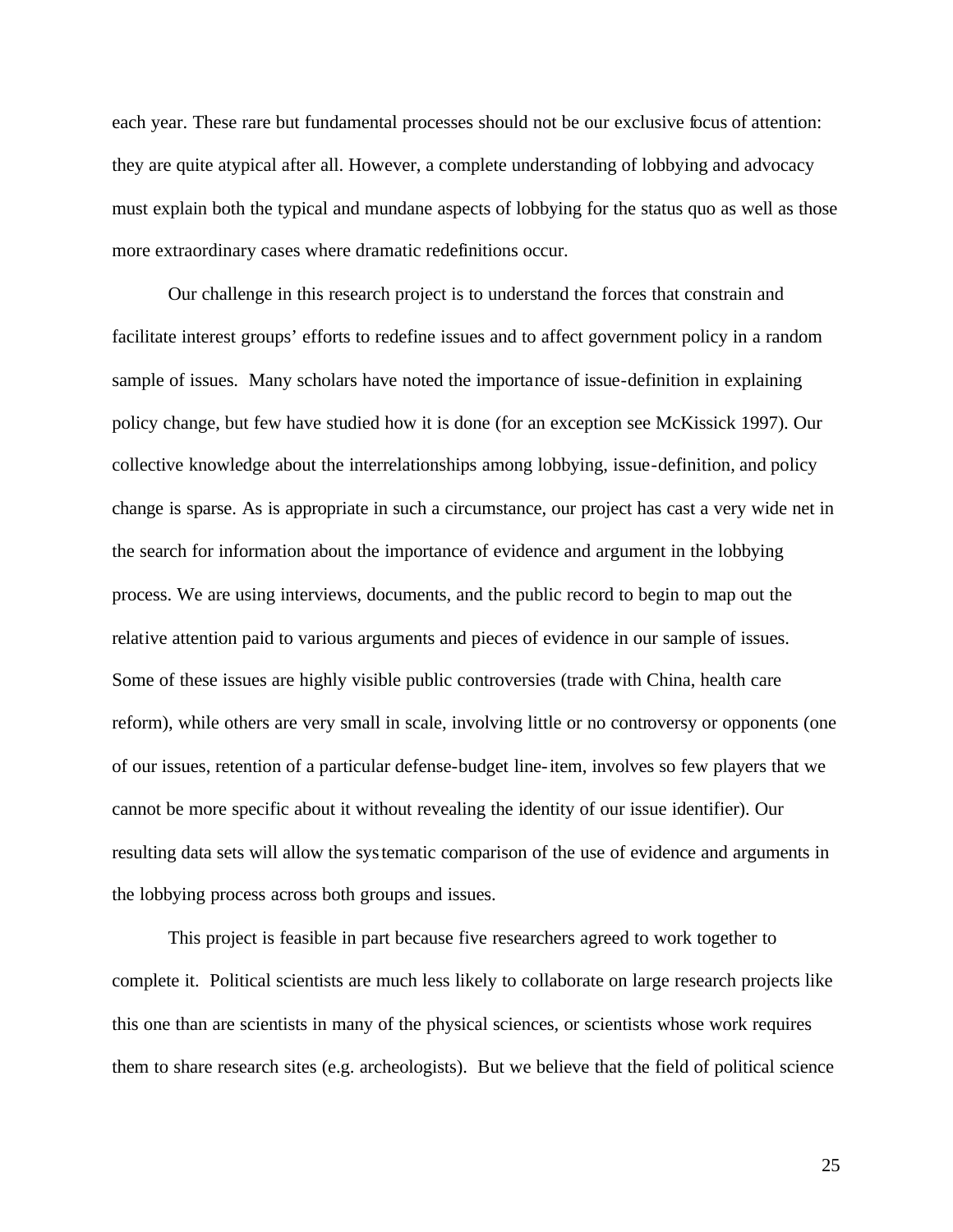would be the richer if more colleagues agreed to work together on larger-scale projects. The field of voting behavior would certainly look much different if not for the largest of the largescale political science projects, the National Election Studies. While interest group scholars certainly cannot replicate that particular model, large-scale projects on a more modest scale are feasible. Our project could not reach its expected scope with fewer primary researchers to conduct interviews, oversee the collection of data from secondary sources, and supervise student coders. With two years of the project under our belts and with approximately half of our initial interviews completed, we are more convinced than ever that such a large project can work smoothly.

The databases resulting from this project will fuel not only our own research, but that of others as well. By making each of the case studies as well as a summary set of statistical indicators available over the Web, we hope to generate more interest in the study of lobbying behavior and to provide the empirical backbone on which much further research can be based. We also expect that these case studies will prove useful as teaching tools, used to illustrate concepts about advocacy and policymaking. We hope to demonstrate not only that one can study issue-definition, argumentation, and the substance of the work done by lobbyists and policy advocates in Washington in a systematic manner, but also that research in many areas of political science can be done in a larger scale and in a more collaborative manner than has typically been done in the past. Along the way we hope to bring the study of groups back to the core of the study of politics and public policy, where it belongs.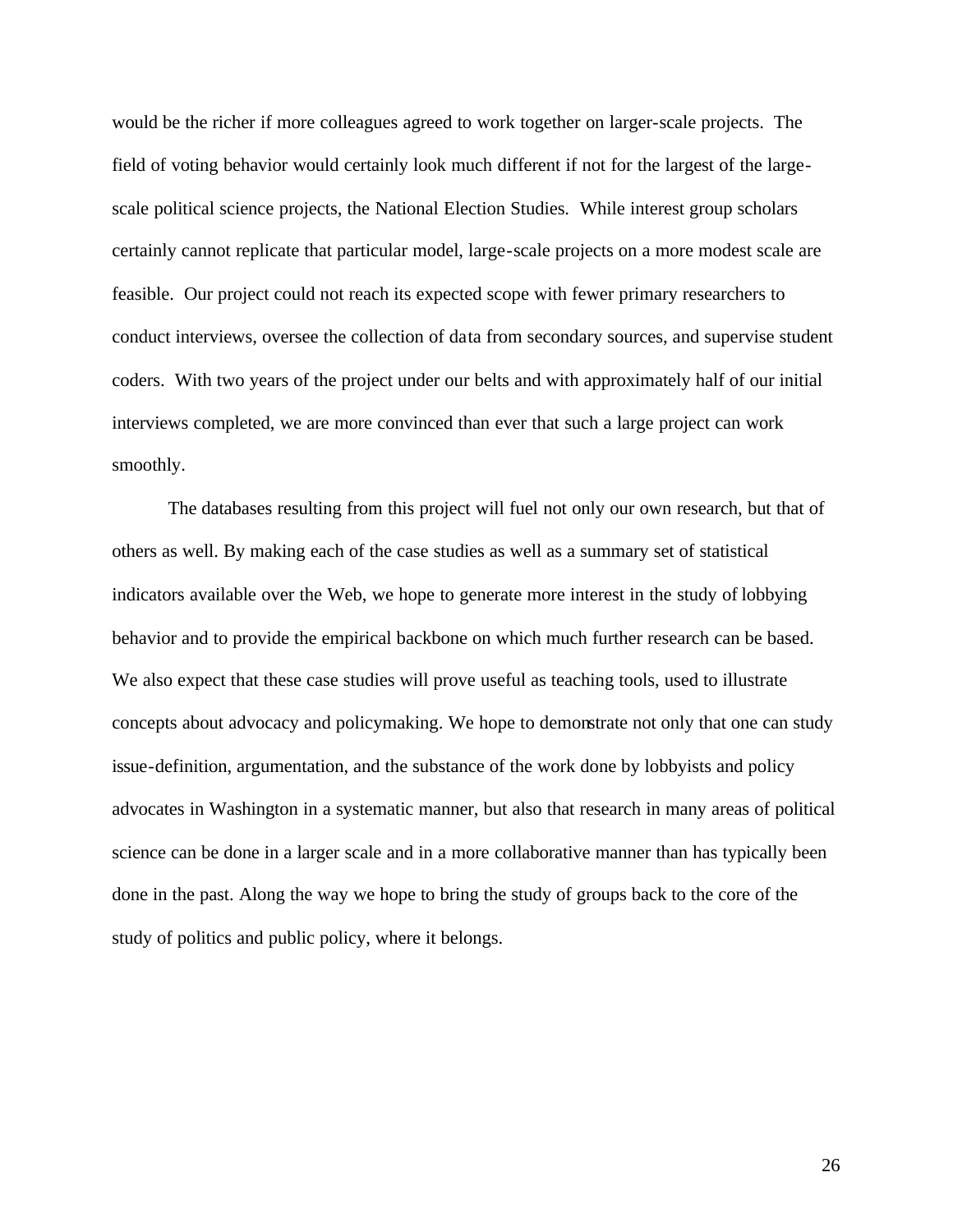## **References**

- Arnold, R. Douglas. 1990. *The Logic of Congressional Action.* New Haven: Yale University Press.
- Baumgartner, Frank R., and Beth L. Leech. 1998. *Basic Interests: The Importance of Groups in Politics and in Political Science*. Princeton, N.J.: Princeton University Press.
- Baumgartner, Frank R., and Beth L. Leech. 2001. Issue Niches and Policy Bandwagons: Patterns of Interest Group Involvement in National Politics. *Journal of Politics* forthcoming November.

Dahl, Robert A. 1961. *Who Governs?* New Haven: Yale University Press.

- Hall, Richard L. 2000. Lobbying as Legislative Subsidy. Presented at the annual meeting of the American Political Science Association, Washington, DC.
- Jones, Bryan D. 1994. *Reconceiving Decision Making in Democratic Politics.* Chicago: University of Chicago Press.
- McKissick, Gary. 1997. Issue Manipulation: Interest Group Lobbying and the Framing of Policy Alternatives. Ph.D. diss., University of Michigan.
- Riker, William H. 1986. *The Art of Political Manipulation*. New Haven, CT: Yale University Press.
- Riker, William H. 1988. *Liberalism Against Populism.* Prospect Heights, Ill.: Waveland Press.
- Riker, William H. 1996. The Strategy of Rhetoric: Campaigning for the American Constitution. New Haven: Yale University Press.
- Schattschneider, E.E. 1975. *The Semisovereign People: A Realist's View of Democracy in America*. Fort Worth, TX: Holt, Rinehart and Winston, Inc.